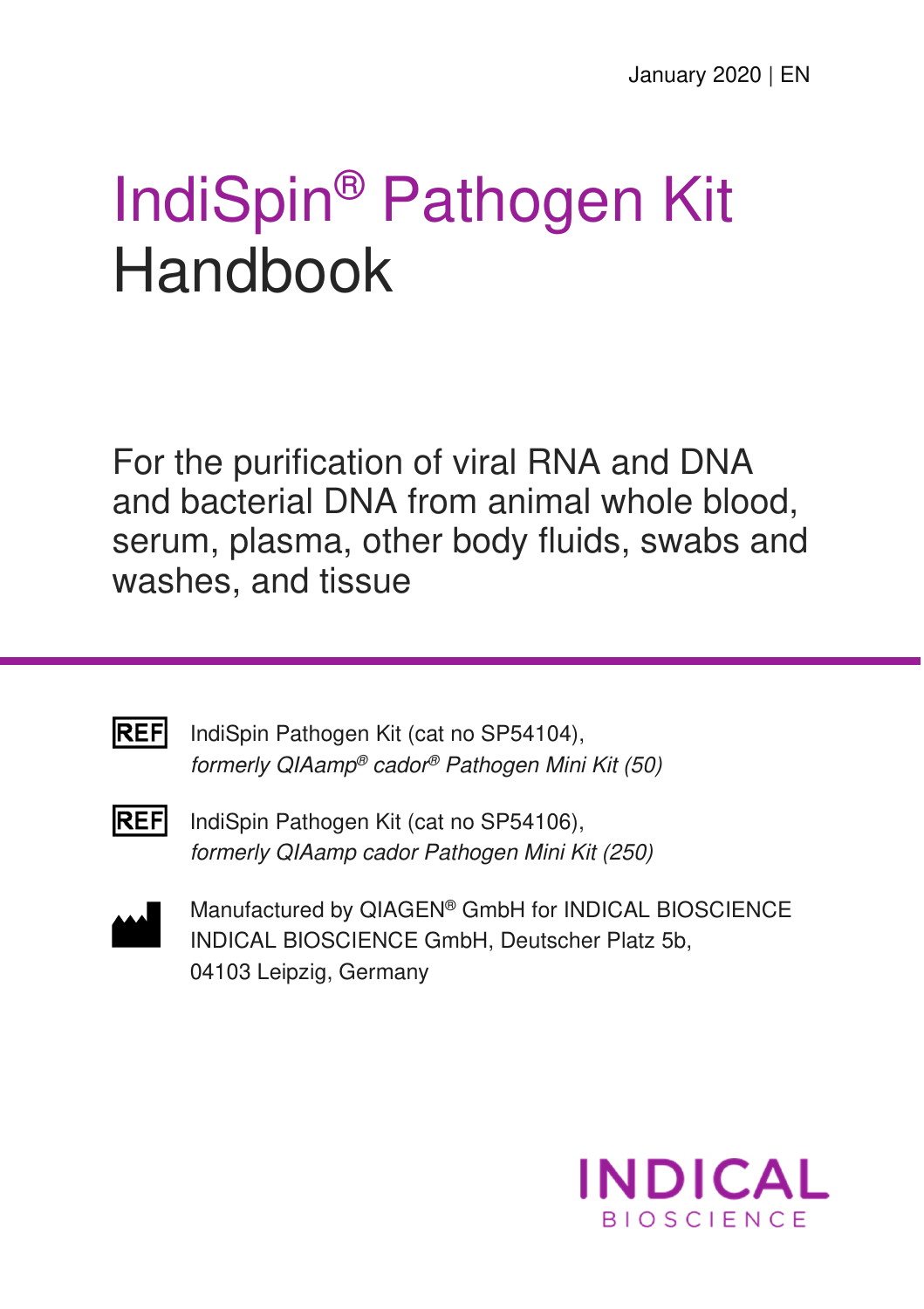## Contents

| Equipment and reagents to be supplied by user11                         |
|-------------------------------------------------------------------------|
|                                                                         |
|                                                                         |
|                                                                         |
|                                                                         |
|                                                                         |
|                                                                         |
|                                                                         |
| Protocol: Purification of pathogen nucleic acids from fluid samples  21 |
|                                                                         |
|                                                                         |
|                                                                         |
|                                                                         |
|                                                                         |
|                                                                         |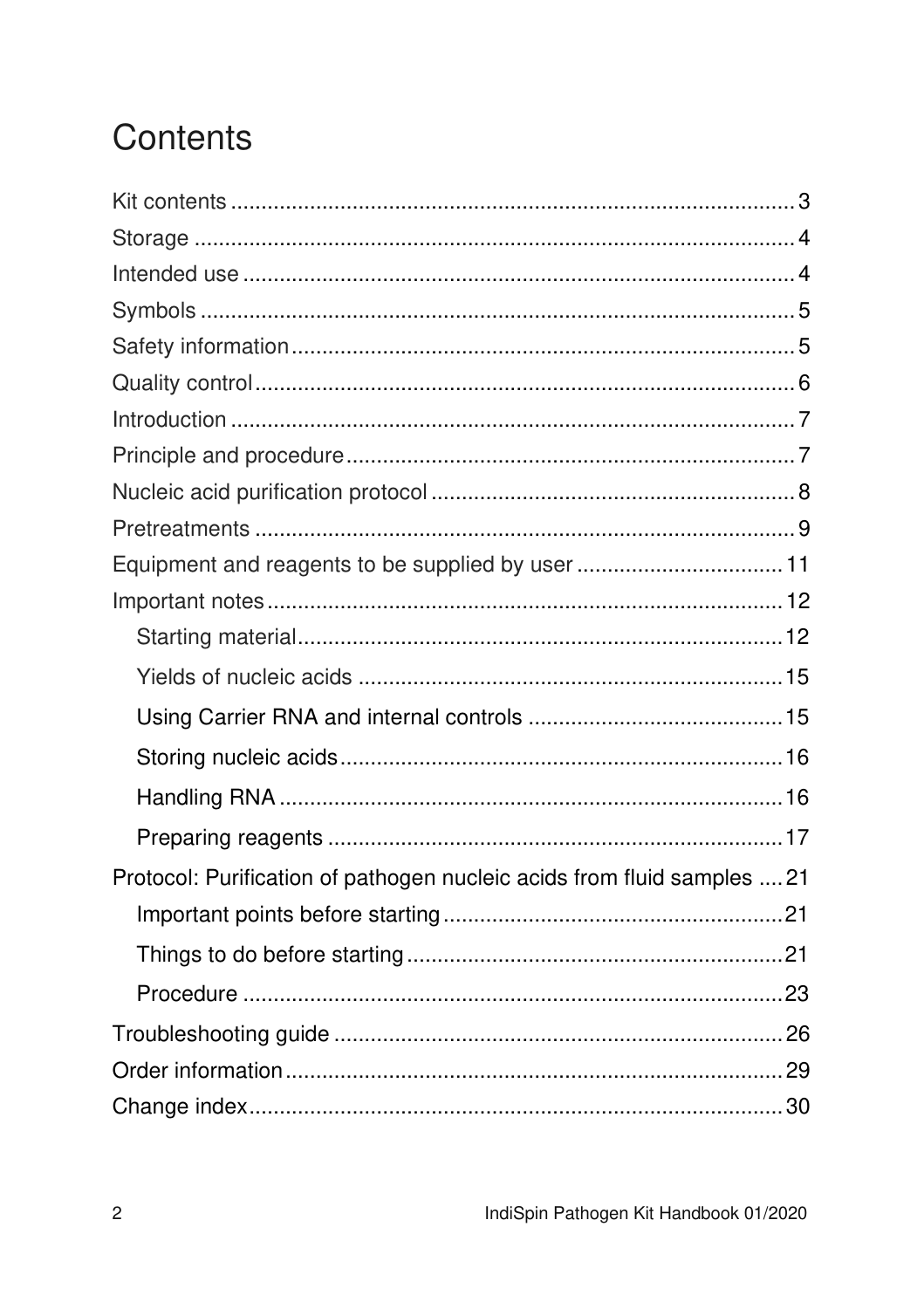## Kit contents

| <b>IndiSpin Pathogen Kit</b><br>Cat. no.<br><b>Number of preps</b> | (50)<br>SP54104<br>50 | (250)<br>SP54106<br>250 |
|--------------------------------------------------------------------|-----------------------|-------------------------|
| IndiSpin Columns                                                   | 50                    | 250                     |
| Buffer VXL <sup>1</sup>                                            | $1 \times 6$ ml       | $1 \times 30$ ml        |
| Buffer ACB (concentrate) <sup>1,2</sup>                            | $1 \times 12$ ml      | $1 \times 60$ ml        |
| Proteinase K                                                       | $1 \times 1.25$ ml    | $1 \times 6$ ml         |
| Carrier RNA (poly A)                                               | $1 \times 310 \mu g$  | $1 \times 310 \mu g$    |
| Buffer AW1 (concentrate) <sup>1,3</sup>                            | $1 \times 19$ ml      | $1 \times 98$ ml        |
| Buffer AW2 (concentrate) <sup>3</sup>                              | $1 \times 17$ ml      | $1 \times 81$ ml        |
| <b>Buffer AVE</b>                                                  | $1 \times 20$ ml      | $2 \times 20$ ml        |
| Quick-Start Protocol (PCard)                                       |                       |                         |

**1** CAUTION: Contains a chaotropic salt. Take appropriate laboratory safety measures and wear gloves when handling. Not compatible with disinfectants containing bleach. See page 5 for safety information.

**2** Before using for the first time, add isopropanol as indicated on the bottle to obtain a working solution.

**3** Before using for the first time, add ethanol (96-100%) as indicated on the bottle to obtain a working solution.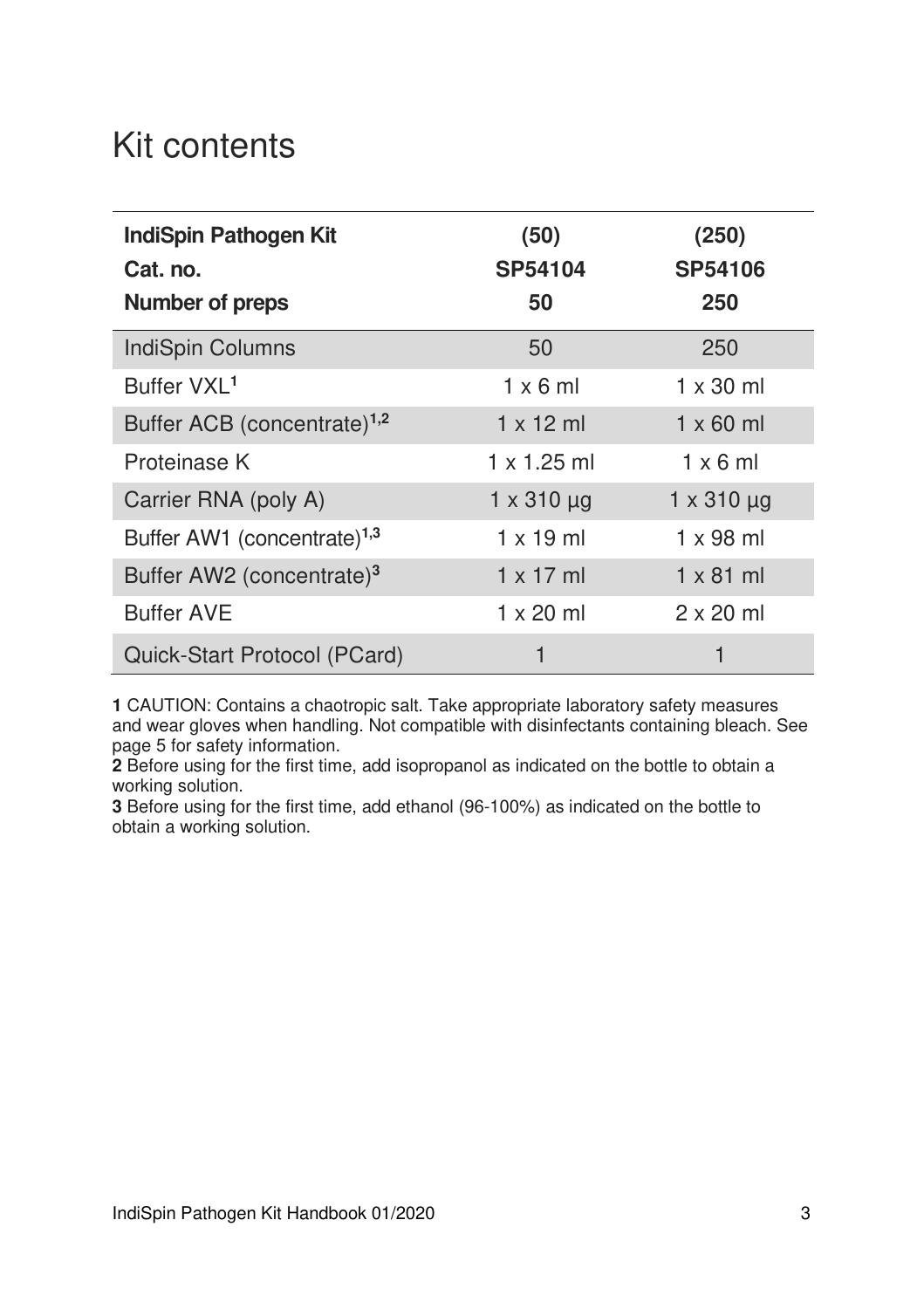## Storage

IndiSpin columns and buffers can be stored dry at room temperature (15-25ºC) until the expiration date stated on the kit box without affecting performance.

Lyophilized Carrier RNA can be stored at room temperature until the expiration date stated on the kit box. For use, lyophilized Carrier RNA should be dissolved in Buffer AVE and then added to Buffer VXL, as described in "Preparing reagents", on page 17. This Carrier RNA/Buffer AVE/Buffer VXL mix solution should be prepared fresh and is stable at room temperature for up to 48 hours. Unused Carrier RNA dissolved in Buffer AVE should be immediately frozen in aliquots at -30 to -15°C. Do not subject aliquots of Carrier RNA to more than 3 freeze-thaw cycles.

Proteinase K can be stored at room temperature (15-25°C). To store for extended periods of time, or if the ambient temperature often exceeds 25°C, we recommend storing at 2-8°C.

## Intended use

The IndiSpin Pathogen Kit is intended for the extraction of pathogen nucleic acids (viral RNA and DNA, and bacterial DNA) from animal whole blood, serum, plasma, other body fluids, swabs, washes, and tissue (homogenate).

For molecular biology applications.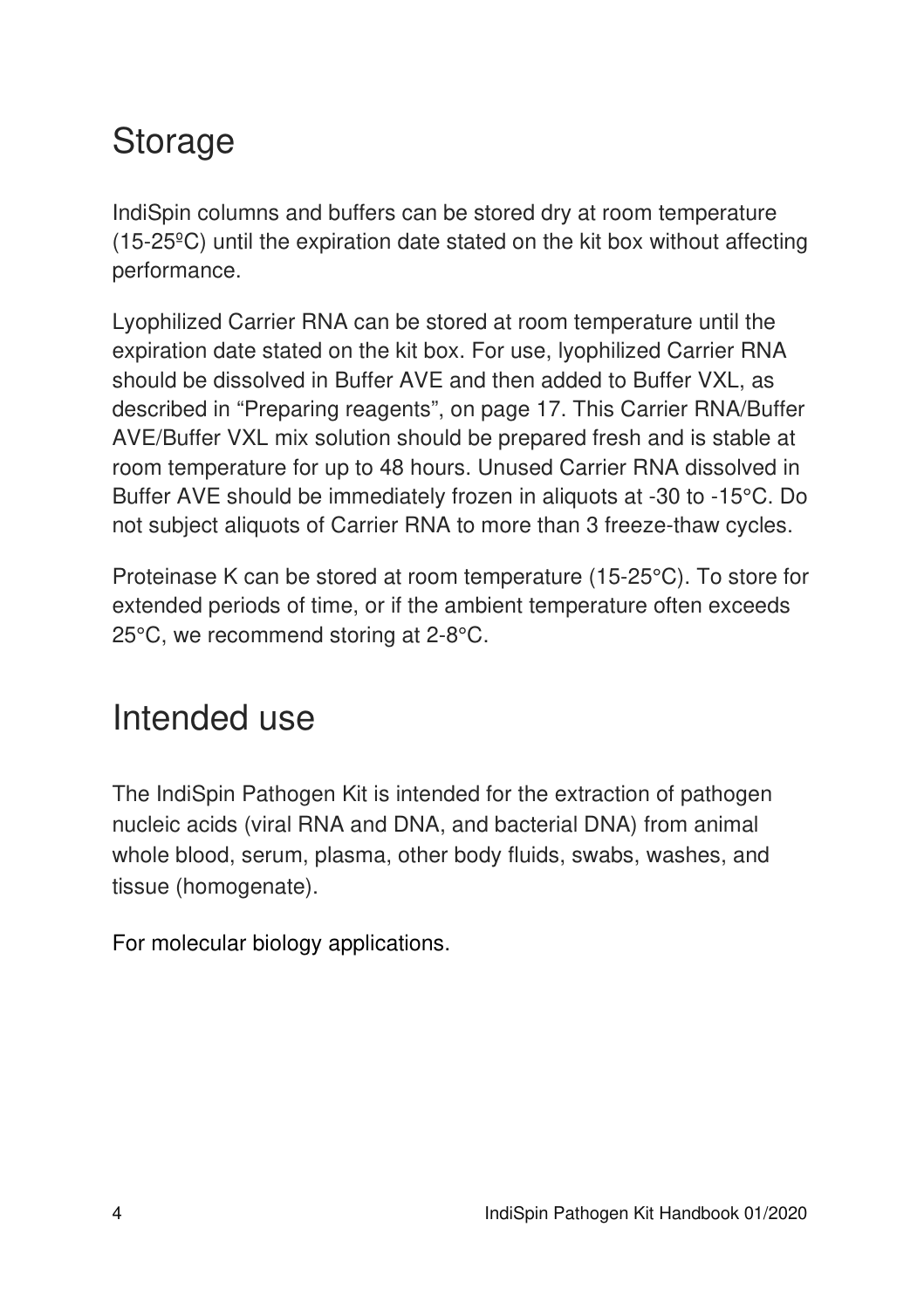## Symbols



## Safety information

When working with chemicals, always wear a suitable lab coat, disposable gloves and protective goggles. For more information, please consult the appropriate safety data sheets (SDSs). These are available from your local sales representative or by Email request under **compliance@indical.com**.



**CAUTION: DO NOT add bleach or acidic solutions directly to the sample preparation waste.**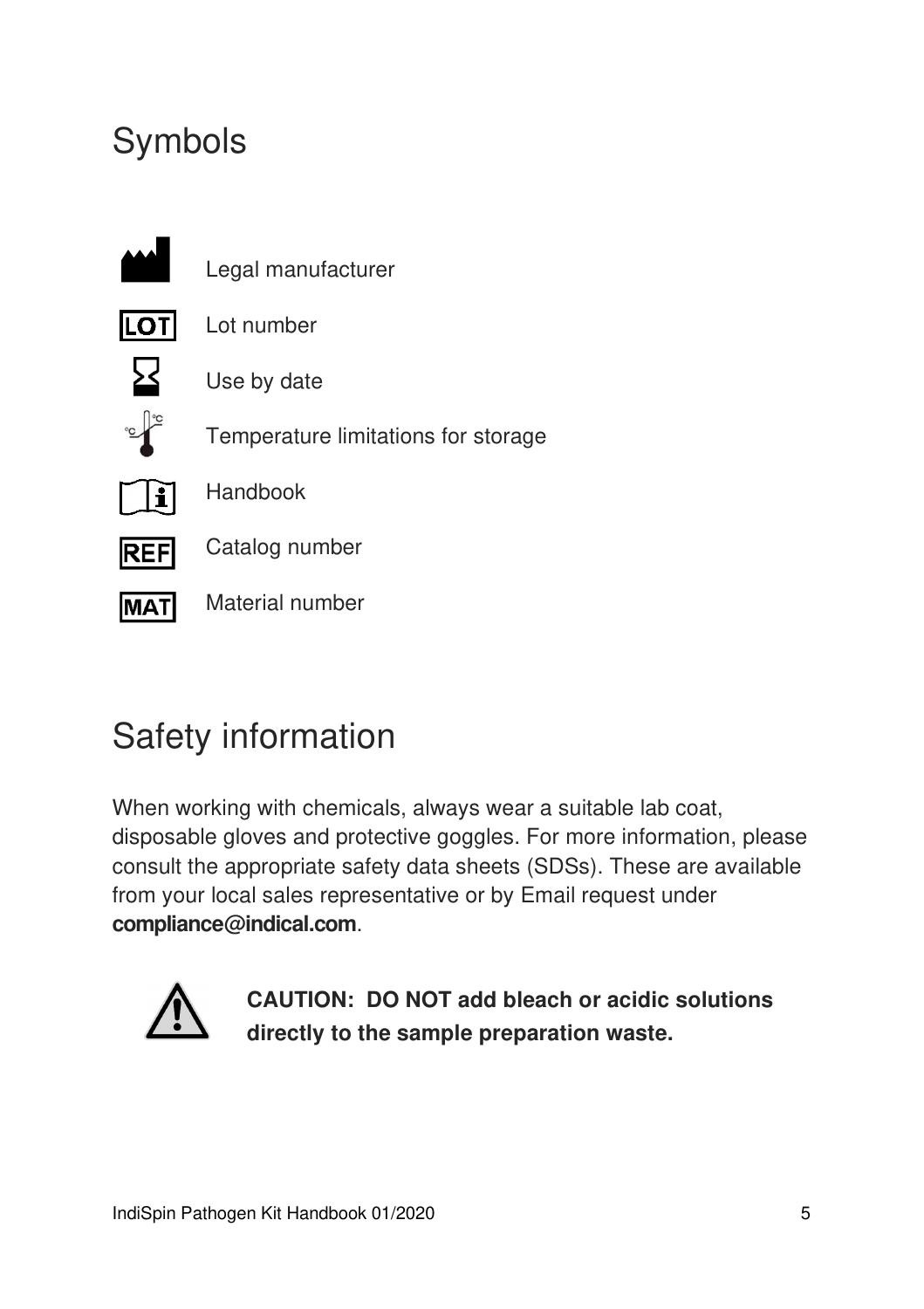Buffer VXL and Buffer AW1 contain guanidine hydrochloride, and Buffer ACB contains guanidine thiocyanate, which can form highly reactive compounds if combined with bleach.

If liquid containing these buffers is spilled, clean with suitable laboratory detergent and water. If the spilled liquid contains potentially infectious agents, clean the affected area first with laboratory detergent and water, and then with 1% (v/v) sodium hypochlorite.

## Quality control

In accordance with INDICAL's ISO-certified Quality Management System, each lot of IndiSpin Pathogen Kit is tested against predetermined specifications to ensure consistent product quality.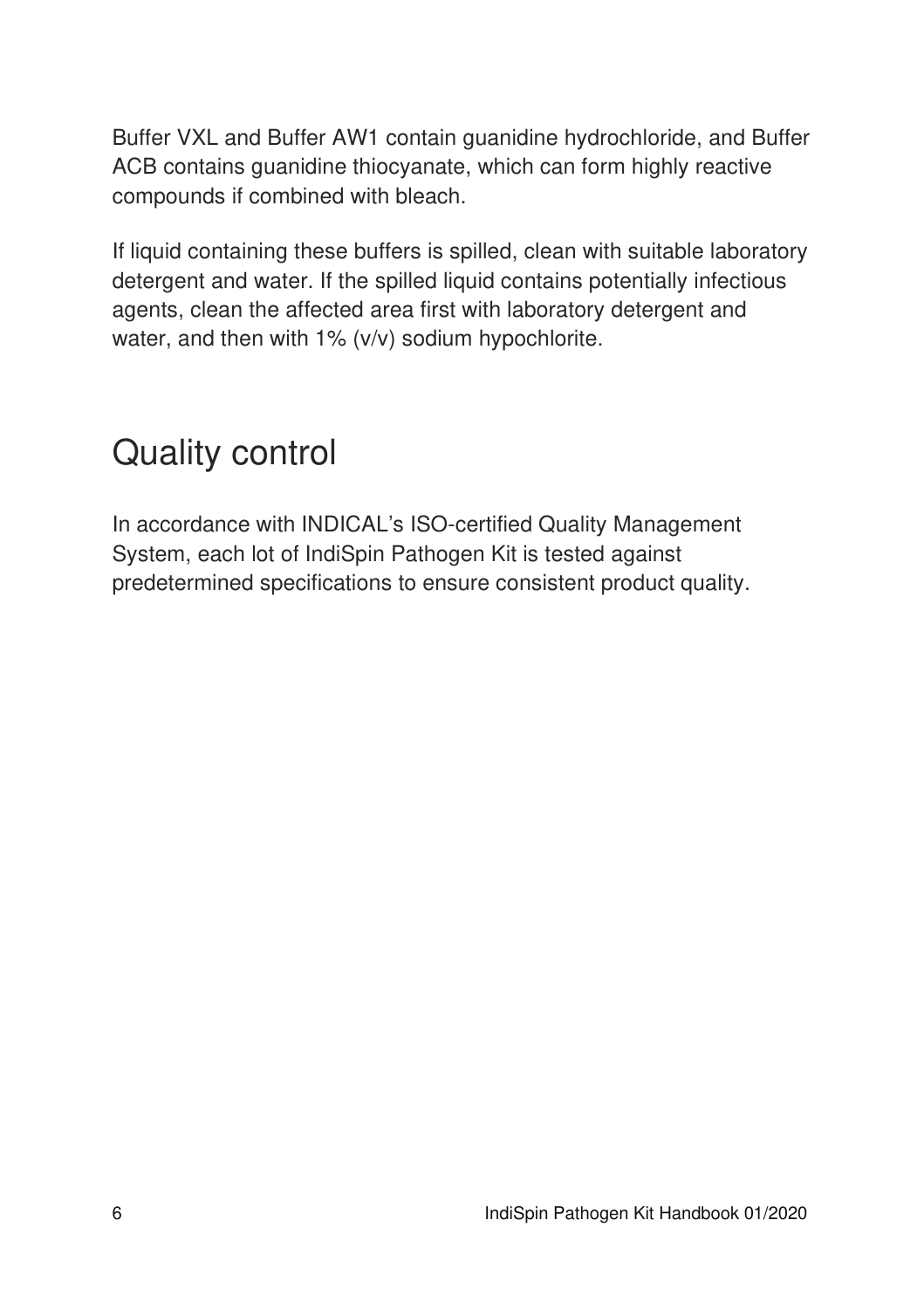## Introduction

The IndiSpin Pathogen Kit enables the efficient purification of viral RNA and DNA, as well as bacterial DNA, from a broad range of animal sample types, including whole blood, serum, plasma, swabs, washes, and tissue (see "Starting material" on page 12). The extracted nucleic acids are free of proteins, nucleases, and other impurities, and are ready for use in downstream applications, such as real-time PCR-based pathogen identification.

However, specific combinations of sample types and pathogens should be validated by the user.

The kit is not intended for host RNA or host DNA preparation.

## Principle and procedure

Samples are lysed under highly denaturing conditions at room temperature (15 - 25°C) in the presence of Proteinase K and Buffer VXL, which together ensure the inactivation of nucleases. Adding Buffer ACB adjusts the binding conditions for the copurification of DNA and RNA. The lysate is then transferred to an IndiSpin Column. During centrifugation, nucleic acids are adsorbed onto the silica membranes while contaminants pass through. Two efficient wash steps remove the remaining contaminants and enzyme inhibitors, and nucleic acids are eluted in Buffer AVE.

Performance is not guaranteed for every combination of starting material and pathogen species and must be validated by the user. Some samples may require a pretreatment (see Table 1, page 9).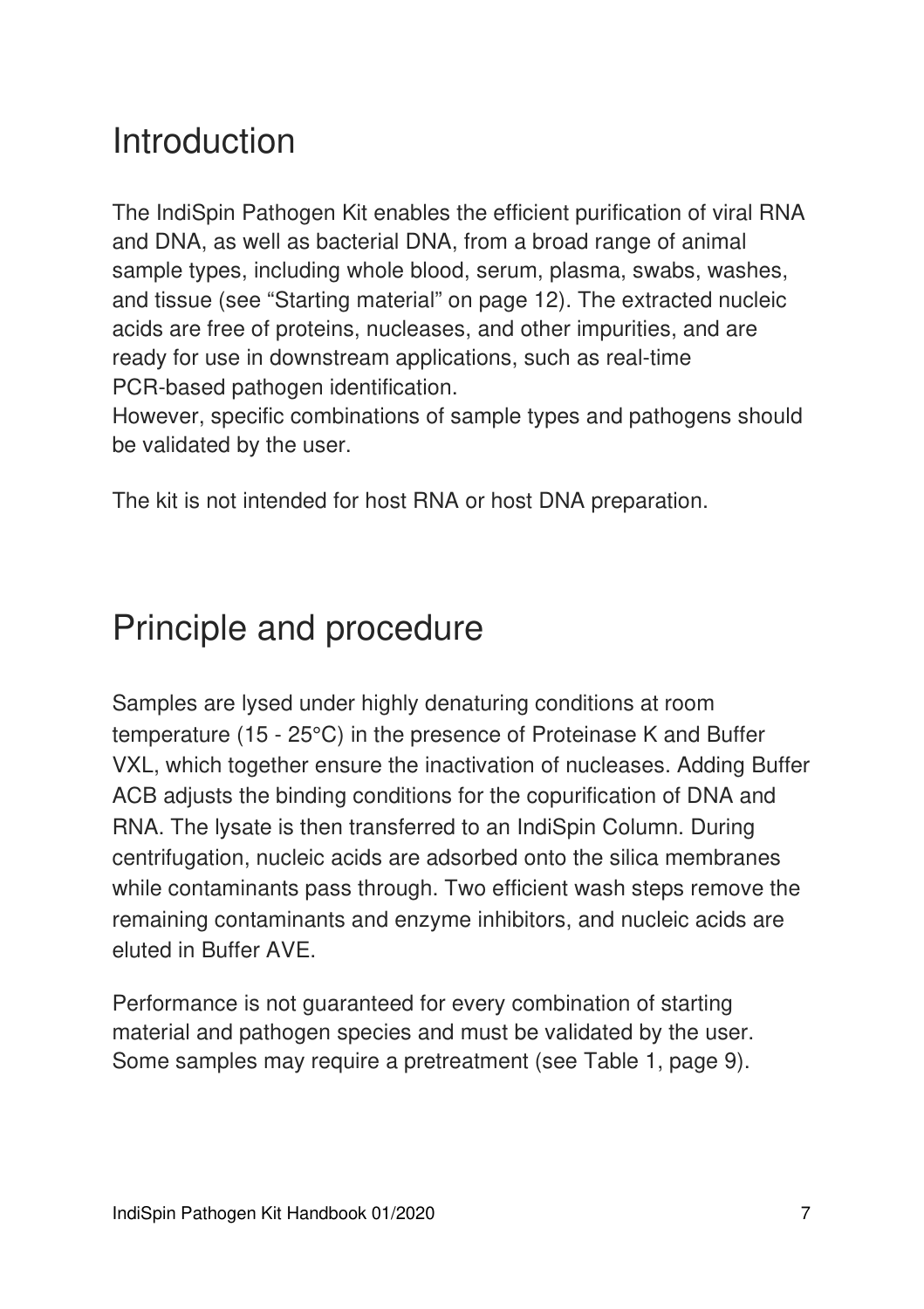## Nucleic acid purification protocol

The "Purification of pathogen nucleic acids from fluid samples" protocol (page 21) is optimized for purification of viral RNA and DNA, and the DNA of easy-to-lyse bacteria from up to 200 μl of fluid material. Suitable starting materials for **direct processing** using this method include:

- whole blood
- serum
- plasma
- oral fluid
- body cavity fluids (e.g., peritoneal, synovial, cerebrospinal)
- liquid extracts from swabs (e.g., nasal, pharyngeal, and cloacal\* swabs)
- wash fluids (e.g., from bronchoalveolar lavages)
- other fluids, such as urine or feces suspensions\*

Most sample types can be directly processed without pretreatment. However, depending on the starting material and the target pathogen, one of the pretreatment protocols may be needed. For samples that require a pretreatment prior to nucleic acid purification, Table 1 on page 9 provides an overview of which pretreatment protocols are suited to different starting material and pathogen combinations.

The lysis and binding solutions used in the procedure are Buffer VXL and Buffer ACB. Please pay attention to the information given under "Safety information", page 5.

<sup>\*</sup> The processing of samples with a high inhibitor content, such as urine and feces, may require a reduction in sample input volume or further measurements. For further pretreatment recommendations, contact INDICAL support (**support@indical.com**).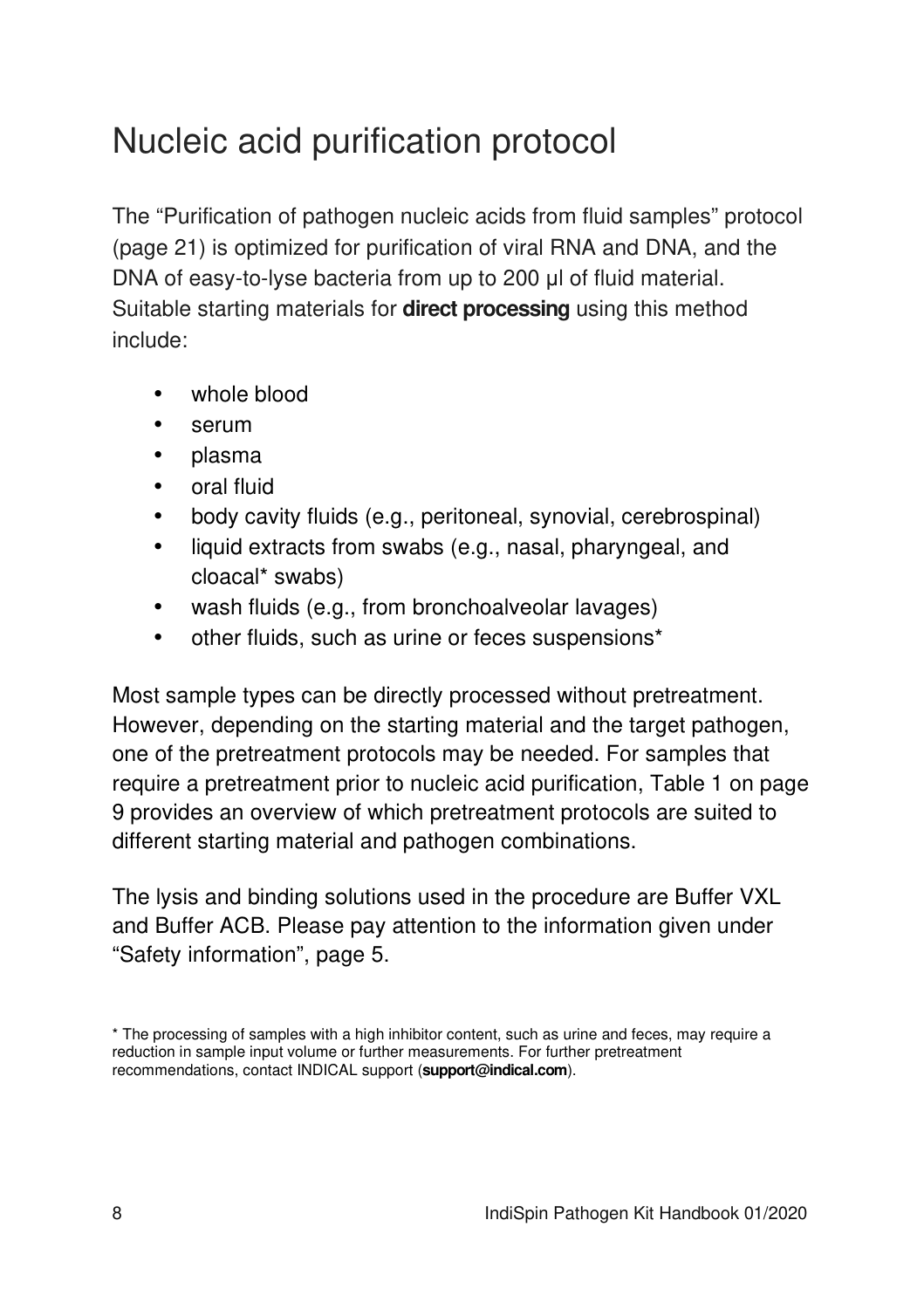## **Pretreatments**

The pretreatments mentioned in this handbook are optimized for specific combinations of starting material and target pathogens. The choice of pretreatment depends on the workflow focus, and is to be followed by nucleic acid purification.

Table 1 on page 9 summarizes the pretreatments and their applications.

Some of the pretreatments may require additional components, which are indicated in each pretreatment protocol.

| Sample                                                                                                 | Target                                                                | <b>Pretreatment</b>                                                                                | handbook       |
|--------------------------------------------------------------------------------------------------------|-----------------------------------------------------------------------|----------------------------------------------------------------------------------------------------|----------------|
| <b>Fluids</b><br>(e.g., whole blood,<br>serum, plasma,<br>swab or wash<br>fluid, pretreated<br>tissue) | Viral RNA and<br>DNA, DNA of<br>easy-to-lyse<br>bacteria <sup>1</sup> |                                                                                                    |                |
| Whole blood or<br>pretreated tissue                                                                    | DNA of difficult-<br>to-lyse bacteria <sup>1</sup>                    | <b>Pretreatment B1</b><br>for difficult-to-lyse bacteria in<br>whole blood or pretreated<br>tissue | <b>HB-2533</b> |
| Serum, plasma,<br>swabs, washes,<br>body cavity fluids,<br>urine                                       | DNA of difficult-<br>to-lyse bacteria <sup>1</sup>                    | <b>Pretreatment B2</b><br>for difficult-to-lyse bacteria in<br>body fluids <sup>2</sup>            | <b>HB-2534</b> |
| High volume cell-<br>free fluids (for<br>increased<br>sensitivity)                                     | DNA of easy-to-<br>lyse bacteria <sup>1</sup>                         | <b>Pretreatment B3</b><br>for difficult-to-lyse bacteria in<br>body fluids <sup>2</sup>            | <b>HB-2549</b> |

#### **Table 1: Overview of available pretreatment protocols**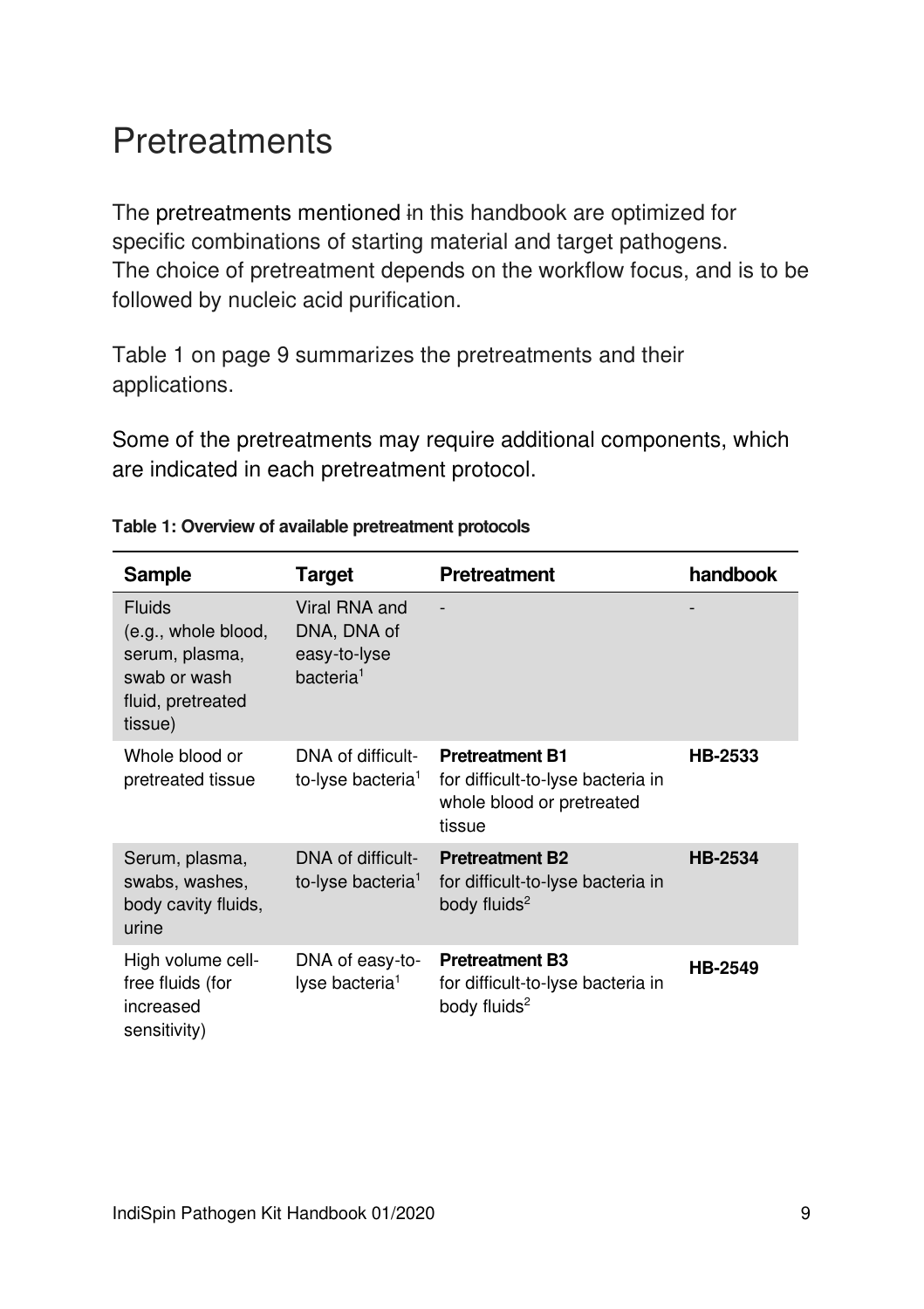| Tissue<br>(e.g., liver, spleen,<br>kidney, lymph                                            | Pathogen<br>nucleic acids                                              | <b>Pretreatment T1</b><br>Mechanical disruption of<br>tissue | <b>HB-2535</b> |
|---------------------------------------------------------------------------------------------|------------------------------------------------------------------------|--------------------------------------------------------------|----------------|
| node)                                                                                       | Viral $DNA^3$ ,<br>bacterial DNA <sup>4</sup>                          | <b>Pretreatment T2</b><br>Enzymatic digestion of tissue      | HB-2536        |
| <b>Rapid Partial</b><br>Disruption of<br>tissue                                             | Viral RNA and<br>DNA.<br>DNA of easy-to-<br>lyse bacteria <sup>1</sup> | <b>Pretreatment T3</b>                                       | <b>HB-2537</b> |
| Tissue containing<br>high amount of<br>lipids and/or<br>nucleases (e.g.<br>brain, pancreas) | Viral RNA and<br>DNA,<br>DNA of easy-to-<br>lyse bacteria <sup>1</sup> | <b>Pretreatment T4</b>                                       | HB-2538        |
| Feces                                                                                       | Viral RNA and<br><b>DNA</b>                                            | <b>Pretreatment F1</b><br>Non-lysing suspension<br>method    | HB-2513        |
|                                                                                             | Bacterial DNA <sup>1</sup><br>and viral DNA                            | <b>Pretreatment F2</b><br>Lysing suspension method           | HB-2514        |
|                                                                                             | Mycobacterium<br>avium subsp.<br>paratuberculosis<br>(MAP) DNA         | <b>Pretreatment F-MAP</b>                                    | HB-2503        |
| Filter paper cards                                                                          |                                                                        | <b>Pretreatment C1</b>                                       | <b>HB-2520</b> |
| Swabs (tracheal,<br>oropharyngeal,<br>blood)                                                |                                                                        | <b>Pretreatment S1</b>                                       | HB-2516        |

1 Gram-positive bacteria are difficult to lyse due to their rigid cell wall. Many Gramnegative bacteria are easy to lyse, but some are not and will also benefit from Pretreatment B1 or B2.

2 Not suitable for whole blood.

3 Not suitable for viral RNA as the lysis conditions do not sufficiently conserve RNA integrity.

4 For difficult-to-lyse bacteria, subsequently use Pretreatment B1.

For further information on Pretreatments website www.indical.com/handbooks contact INDICAL Support at **support@indical.com**.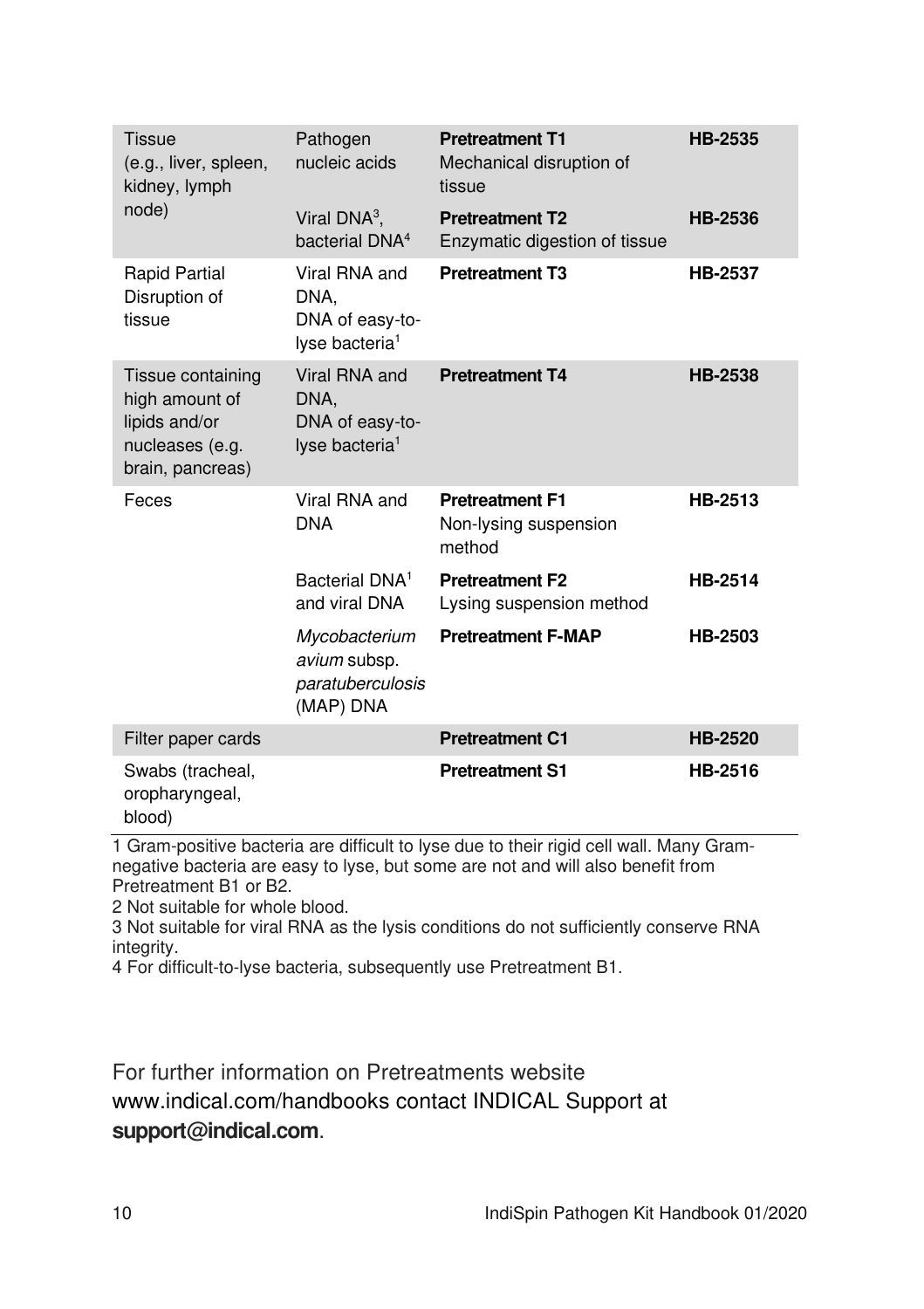## Equipment and reagents to be supplied by user

When working with chemicals, always wear a suitable lab coat, disposable gloves and protective goggles. For more information, consult the appropriate safety data sheets (SDSs), available from the product supplier.

- Pipettors and disposable pipette tips with aerosol barriers (20–1000 μl)
- Multichannel pipettor and disposable 1000 μl pipette tips with aerosol barriers
- Multidispenser
- Ethanol (96-100%)\*
- Isopropanol
- Phosphate-buffered saline (PBS), may be required for diluting samples
- Vortexer

\* Do not use denatured alcohol, which contains other substances such as methanol or methylethylketone.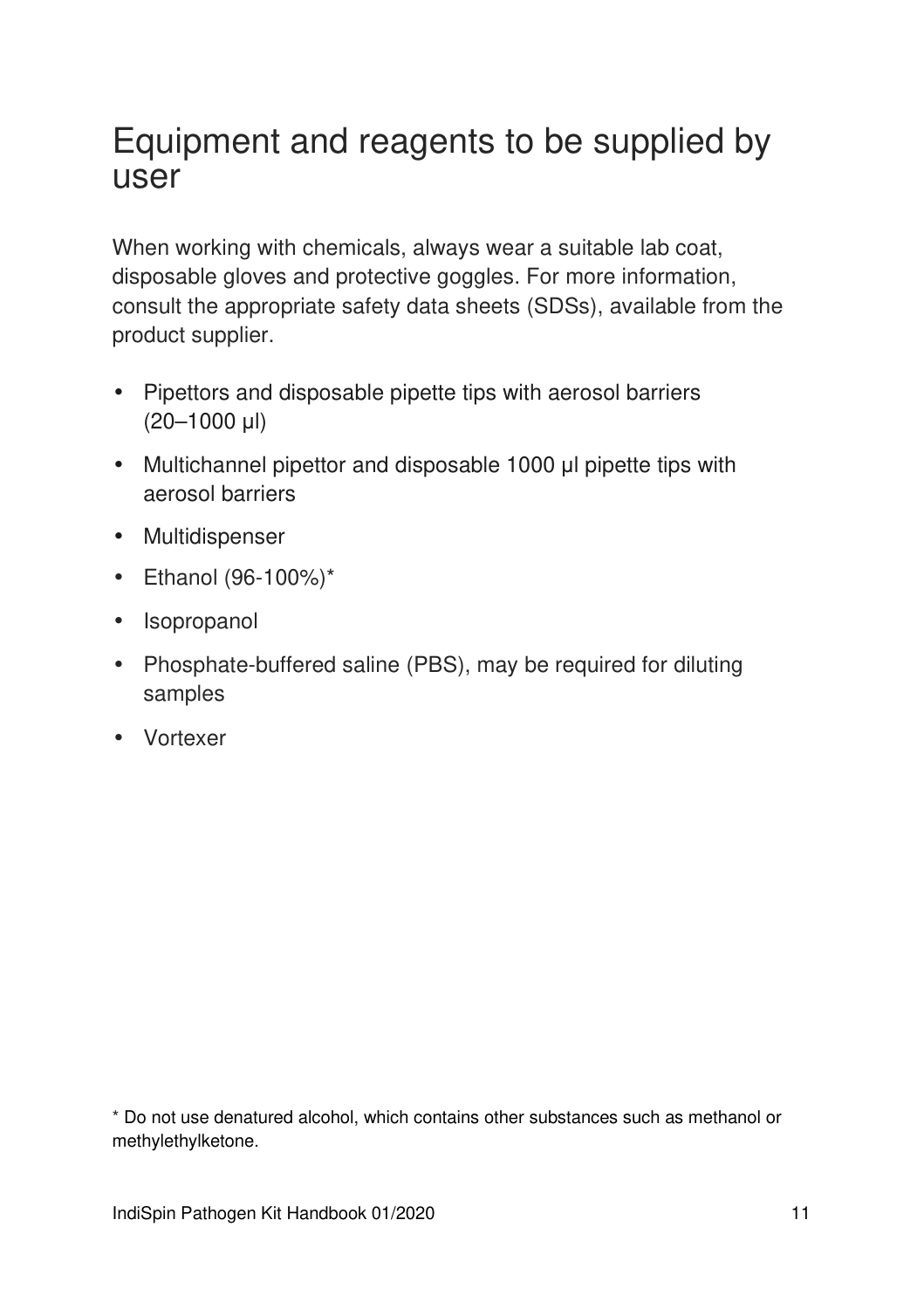## Important notes

## Starting material

Do not overload the IndiSpin Column, as this can lead to impaired nucleic acid extraction and/or performance in downstream assays. For samples with very high host nucleic acid contents (e.g., for certain tissues, such as spleen or blood samples with highly increased cell counts), use less than the maximum amount of sample recommended in the protocol or pretreatments. In some downstream applications such as PCR and RT-PCR, very high background concentrations of nucleic acids may impair the reaction. Use appropriate controls (e.g., an internal control) to verify successful PCR amplification.

Avoid transferring material to the IndiSpin Column that could subsequently clog the membrane (e.g., blood clots, solid tissue, swab fibers).

Highly viscous fluids may require treatment to reduce their viscosity, to allow for efficient extraction of pathogen nucleic acids. Please contact INDICAL support at **support@indical.com** for recommendations.

Avoid repeated thawing and freezing of samples, since this may reduce nucleic acid yield and quality.

#### **Animal whole blood**

Blood samples treated with EDTA, citrate, or heparin as anticoagulant can be used for nucleic acid purification. Samples can be either fresh or frozen, provided that they have not been freeze-thawed more than once. Freeze-thawing more than once can lead to denaturation and precipitation of proteins, resulting in potential reduction in viral titers, and therefore, reduced yields of viral nucleic acids.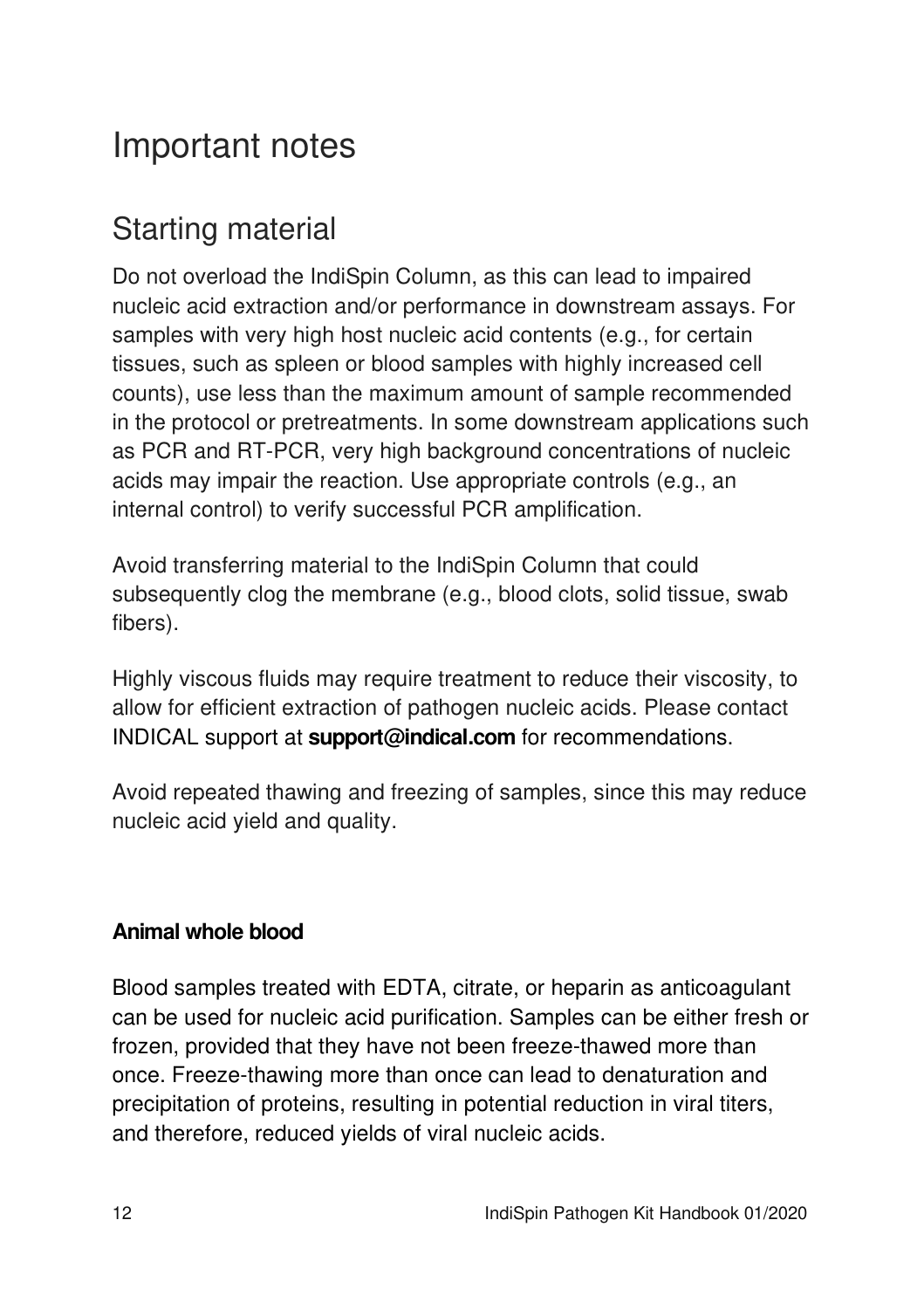After collection and centrifugation, whole blood samples can be stored at 2-8ºC for up to 6 hours. For longer storage, we recommend freezing aliquots at -30 to -15ºC or at -70ºC.

We recommend using 50-200 μl blood containing non-nucleated erythrocytes. However, highly elevated cell counts due to inflammatory or neoplastic diseases may strongly increase the host nucleic acid content of a sample. In this case, reduction of sample input to 50 μl may improve results in downstream assays, particularly in RT-PCR. If using less than 200 μl blood, adjust the sample volume to 200 μl with PBS or 0.9% NaCl.

For blood samples containing nucleated erythrocytes (e.g., samples from bird and fish), use less than 50 μl blood and adjust the sample volume to 200 μl with PBS or 0.9% NaCl.

#### **Animal serum, plasma, other body fluids, swab, and wash specimens**

Frozen plasma or serum must not be thawed more than once before processing.

We recommend storing swabs in transport media; for example, viral transport media (VTM) or brain-heart infusion broth (BHI). Remove the swab and squeeze out the liquid by pressing the swab against the inside of the storage tube. For extraction of viral RNA or DNA, we recommend centrifuging the swab media briefly to ensure any residual solid materials are removed.

**Note**: Solid pieces remaining in the sample fluid may aggregate on the IndiSpin Column, which may decrease nucleic acid yield.

Up to 200 μl serum, plasma, other body fluid, swab media supernatant, or wash fluid can be processed.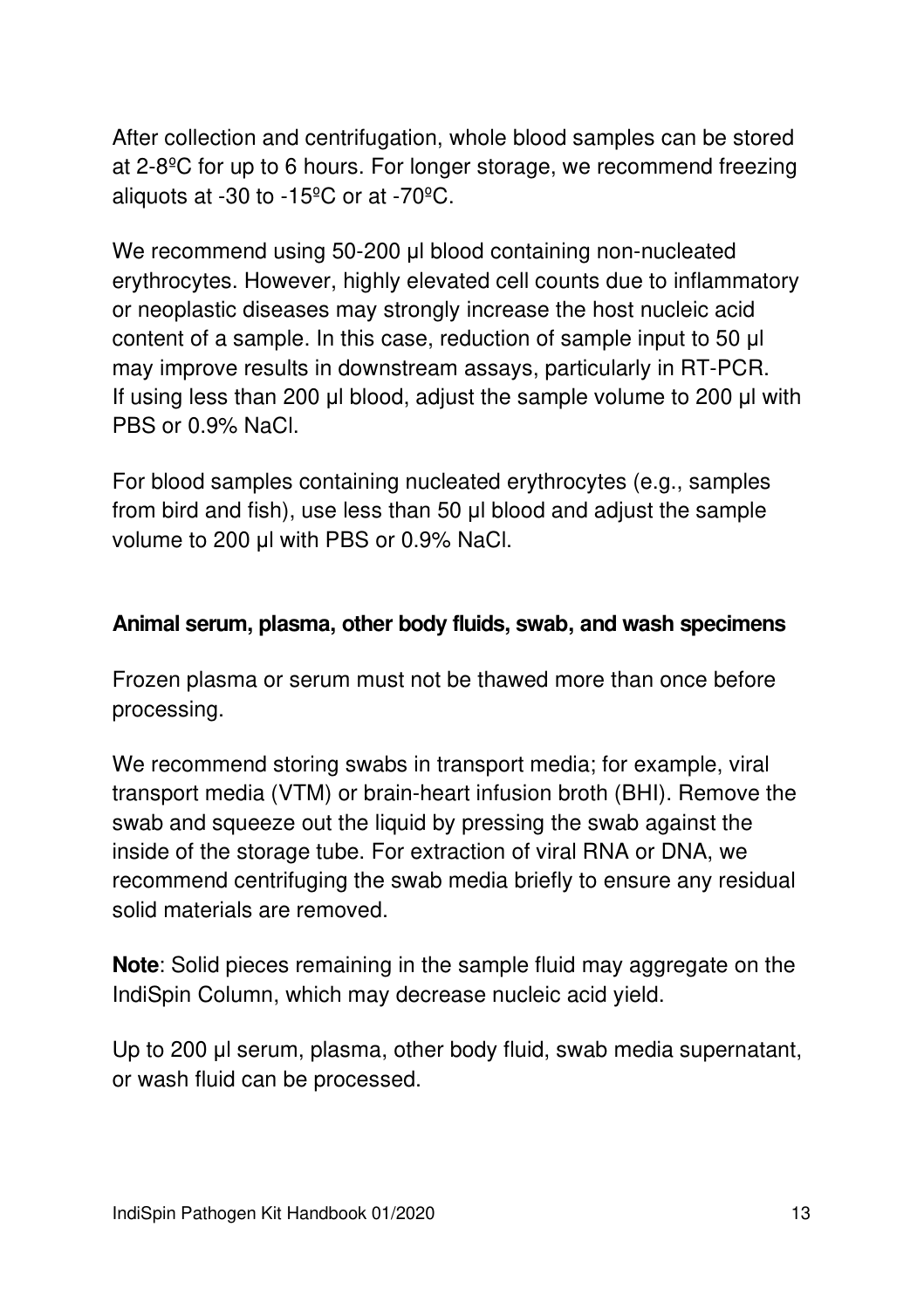Carrier RNA must be used in the nucleic acid purification protocol to prevent the loss of nucleic acids during the procedure (see page 15 for information on the use of Carrier RNA).

The processing of samples with very high inhibitor contents, such as urine or fecal suspensions, may require a reduction in sample input volume and/ or an extra pretreatment to remove inhibitors. To reduce the input volume, use 25-50 μl of the sample and adjust the volume to 200 μl with PBS or 0.9% NaCl.

For extraction of bacterial DNA, the input volume can be increased to more than 200 μl, e.g., 1.5 ml for increased sensitivity of bacterial detection. Gram-negative bacteria in cell-free fluids can be concentrated by centrifugation of higher volumes. Resuspend pellets in PBS and use 200 μl as starting volume. See Pretreatment B2 for extraction of DNA from difficult-to-lyse bacteria and Pretreatment B3 for extraction of DNA from easy-to-lyse bacteria.

#### **Animal tissues**

When working with tissue samples, mechanical or enzymatic disruption of the tissue structure is the prerequisite for liberation of cells, subsequent release of nucleic acids, and membrane permeability of the material.

Different tissue types can vary widely with regard to texture and rigidity, cell types, and content of host nucleic acids and inhibitory substances. In addition, the localization of pathogen nucleic acids in the tissue may vary depending on tissue type, pathogen, and stage of infection. Therefore, suitability of the pretreatment protocols in this handbook should be evaluated for each new combination of tissue and pathogen. Additional pretreatments for tissue samples are available at INDICAL Support, including a rapid protocol and recommendations for difficult tissues.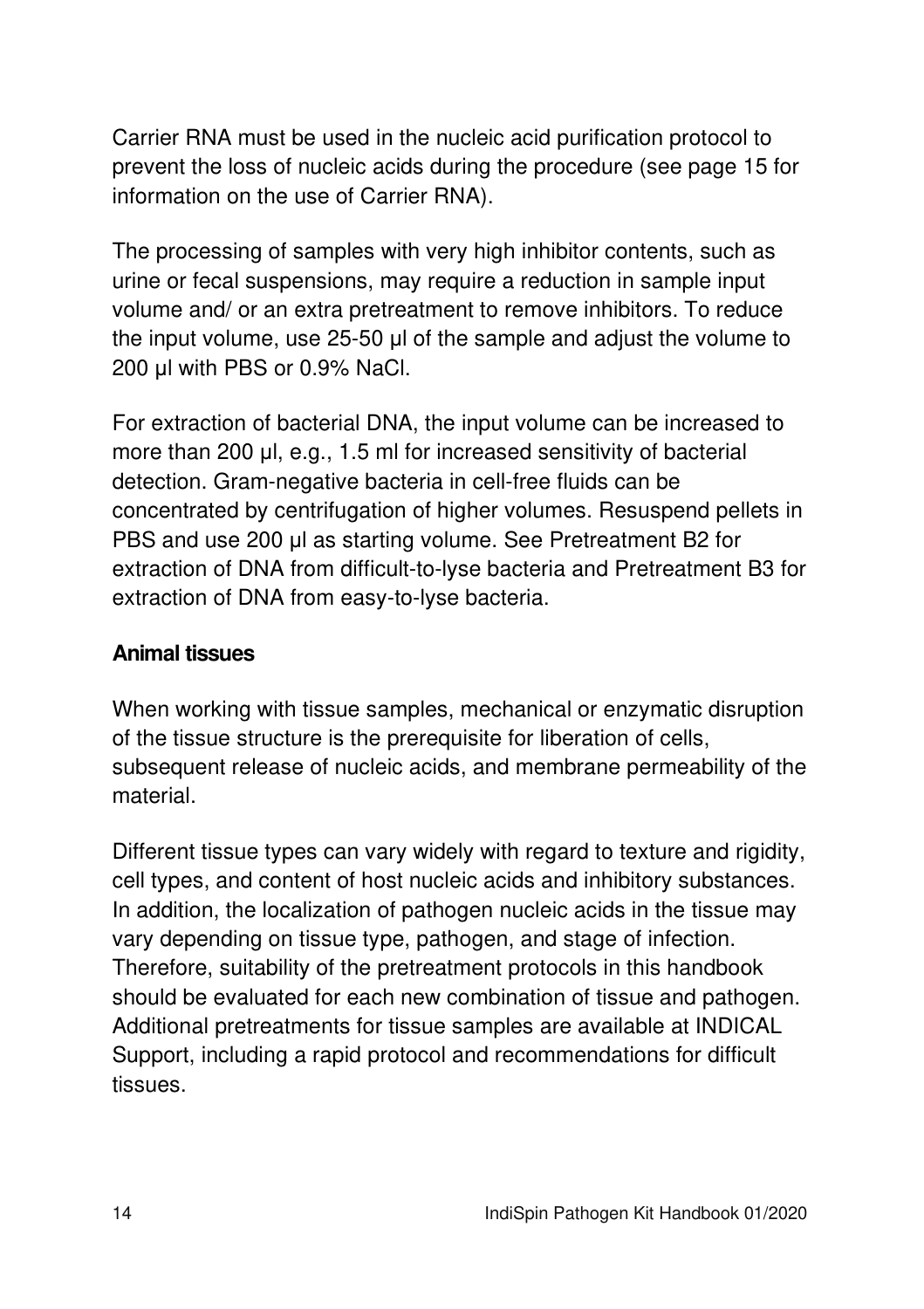Up to 25 mg of fresh or frozen tissue can be used as a starting amount. For tissues with a very high number of cells for a given mass of tissue, such as spleen, a reduced amount of starting material (5-10 mg) should be used.

### Yields of nucleic acids

For samples containing a low amount of cells (e.g., serum and plasma), the yield of viral nucleic acids obtained can be below 1 μg and is therefore difficult to quantify using a spectrophotometer. In addition, eluates prepared with Carrier RNA may contain much more Carrier RNA than target nucleic acids. The IndiSpin Pathogen Kit recovers total nucleic acids. Therefore, cellular DNA and RNA will be co-purified from any cells in the sample along with viral RNA and DNA, and bacterial DNA, and cannot be distinguished using spectrophotometric measurements. We recommend using quantitative amplification methods such as quantitative real-time PCR or real-time RT-PCR to determine pathogen nucleic acid yields.

## Using Carrier RNA and internal controls

### Carrier RNA

We recommend adding Carrier RNA to fluids containing low amounts of cells such as serum, plasma, swab media, and wash fluid. This enhances adsorption of viral RNA and DNA to the silica membranes, which is especially important when the target molecules are not abundant. In addition, an excess of Carrier RNA reduces the chances of viral RNA degradation in the rare event that RNases are not denatured by the chaotropic salts and detergents in the lysis buffer. Not using Carrier RNA may decrease the recovery of viral nucleic acids. Do not add Carrier RNA to whole blood and tissue samples, or other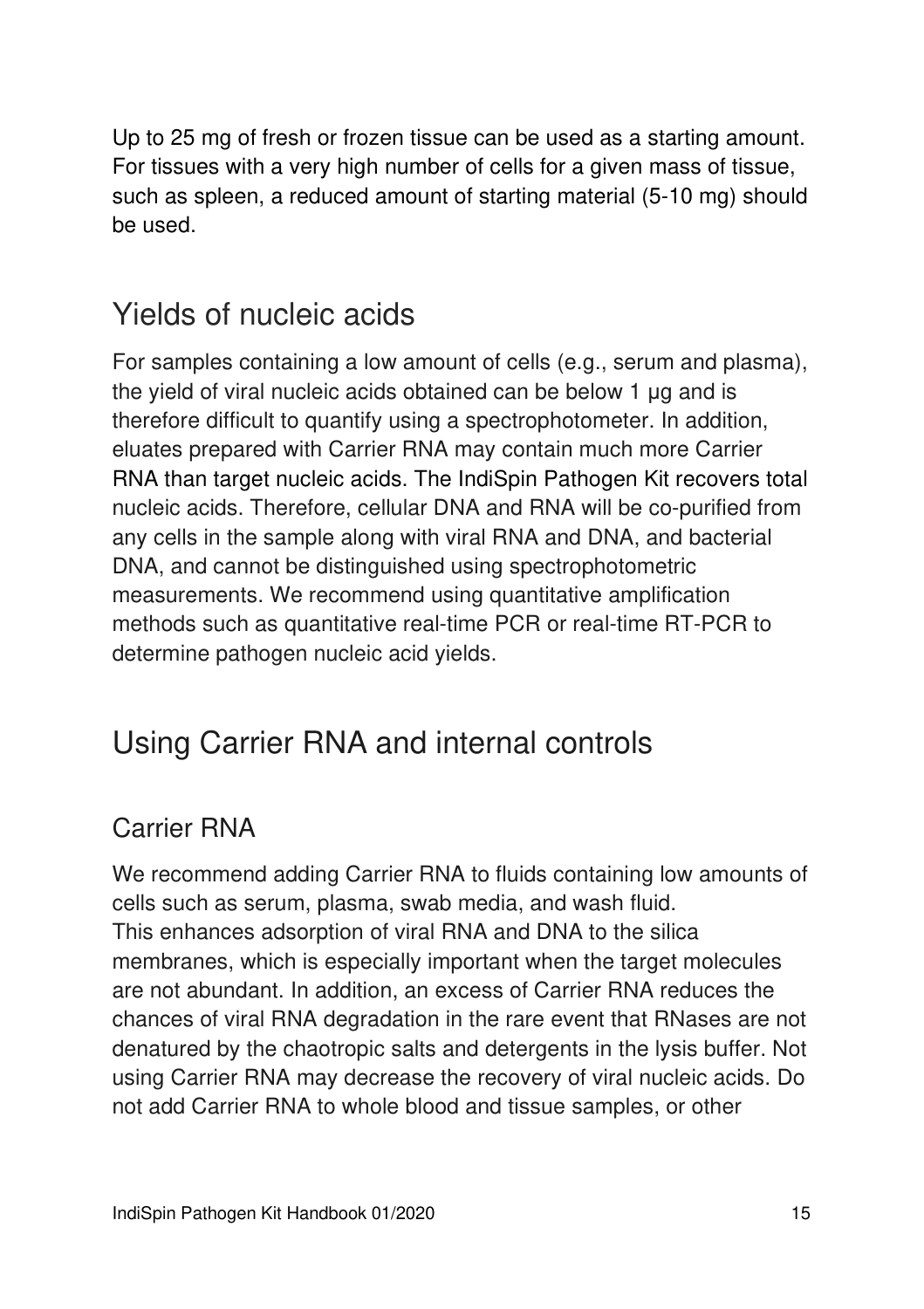samples containing a high amount of cells.

### Internal Control

Use of an internal control, such as the intype IC-DNA or intype IC-RNA is optional, depending on the amplification system of choice. If the IndiSpin Pathogen Kit is used in combination with amplification systems that employ an internal control, introduction of these internal controls may be required during the purification procedure, to monitor the efficiency of sample preparation and downstream assay.

Add unprotected internal control nucleic acids (e.g., plasmid DNA or in vitro transcribed RNA) to VXL mixture only. Do not add these internal control nucleic acids directly to the sample.

The amount of internal control added depends on the assay system and the elution volume. Evaluation of the correct amount of internal control nucleic acid must be performed by the user. Refer to the manufacturer's instructions to determine the optimal concentration of internal control or contact INDICAL Support (**support@indical.com**) for further information.

## Storing nucleic acids

For short-term storage of up to 24 hours, we recommend storing the purified viral RNA and DNA at 2-8°C. For storage longer than 24 hours, we recommend storing purified nucleic acids at -30 to -15°C, or even at -70°C in the case of RNA.

## Handling RNA

RNases are very stable and active enzymes that generally do not require cofactors to function. Since RNases are difficult to inactivate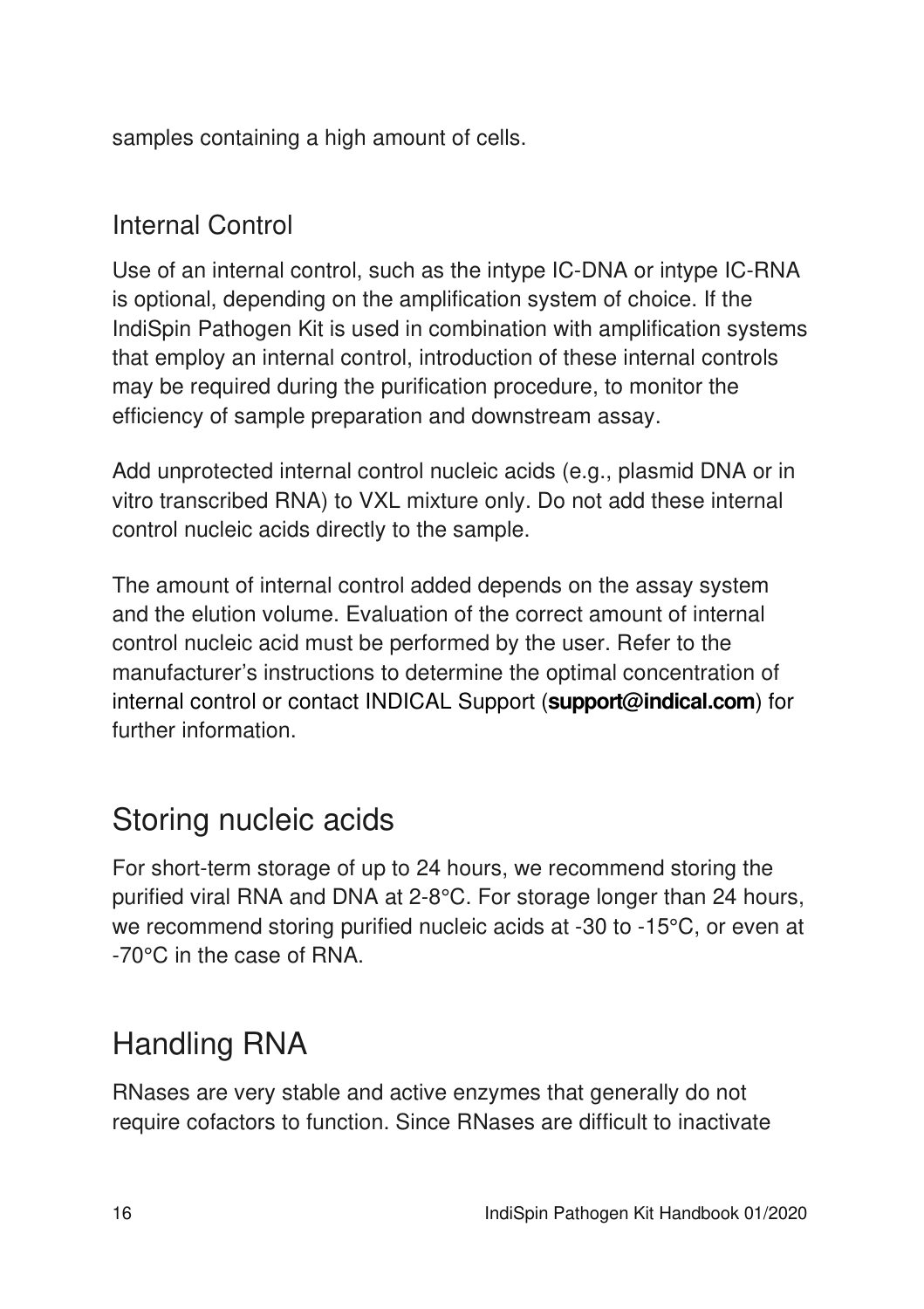and only minute amounts are sufficient to destroy RNA, do not use any plasticware or glassware without first eliminating possible RNase contamination. Care should be taken to avoid inadvertently introducing RNases into the RNA sample during or after the purification procedure.

### Preparing reagents

### Carrier RNA stock solution

For use, lyophilized Carrier RNA should first be dissolved in Buffer AVE. Add 310 μl Buffer AVE to the tube containing 310 μg lyophilized Carrier RNA to obtain a stock solution of 1 μg/μl. Add this solution to Buffer VXL mixture as in Table 5 on page 22. Unused Carrier RNA dissolved in Buffer AVE should be frozen in aliquots at -30 to -15°C. Aliquots of Carrier RNA should not be subjected to more than 3 freeze-thaw cycles.

#### Adding Carrier RNA to Buffer VXL

We recommend adding Carrier RNA to fluids containing a low amount of cells such as serum, plasma, swabs media, and wash fluid. Do not add Carrier RNA to samples with a high cell content such as whole blood and tissue because high amounts of background nucleic acids may negatively influence downstream applications such as RT-PCR.

Carrier RNA dissolved in Buffer AVE is added to Buffer VXL so that 1 μg carrier RNA is present in each sample.

**Note**: 100 μl of Buffer VXL containing dissolved Carrier RNA is used per preparation.

**Important note**: Carrier RNA does not dissolve in Buffer VXL. It must first be dissolved in Buffer AVE.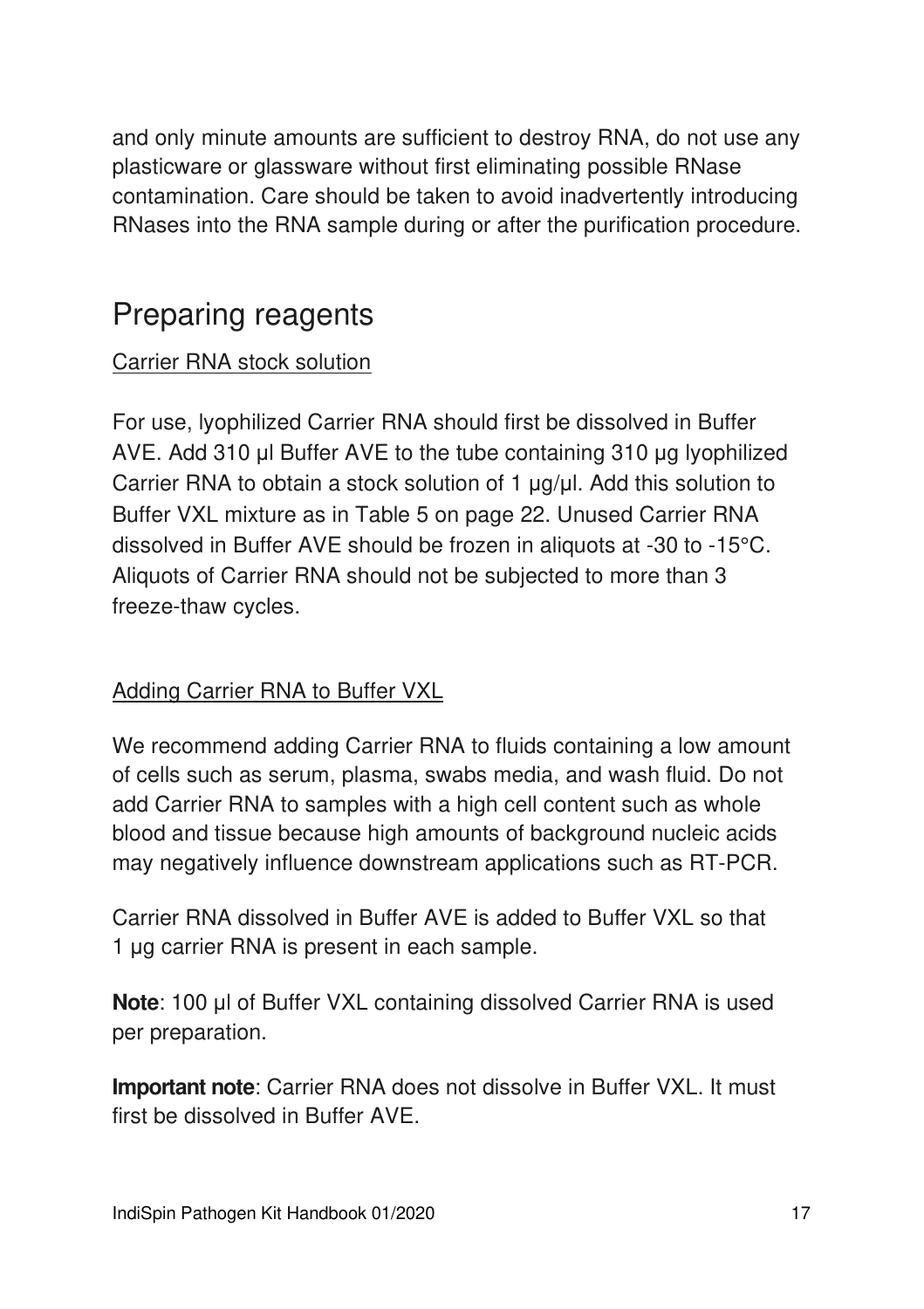The Buffer VXL solution containing dissolved Carrier RNA should be prepared fresh and is stable at room temperature (15-25ºC) for up to 48 hours.

#### Proteinase K

The IndiSpin Pathogen Kit contains ready-to-use Proteinase K supplied in a specially formulated storage buffer. The activity of the Proteinase K solution is 600 mAU/ml.

Proteinase K is stable for at least 1 year after delivery when stored at room temperature (15-25°C). To store for more than 1 year or if ambient temperature often exceeds 25°C, we recommend storing Proteinase K at 2-8°C.

### Buffer ACB

Buffer ACB is supplied as a concentrate. Before using for the first time, add Isopropanol (100%) as indicated on the bottle and in Table 2, page 18. Tick the check box on the bottle label to indicate that Isopropanol has been added. Mix well after adding Isopropanol.

| No of preps | ACB concentrate Isopropanol Final volume |       |                  |
|-------------|------------------------------------------|-------|------------------|
| 50          | $12 \text{ ml}$                          | 8 ml  | $20 \mathrm{ml}$ |
| 250         | 60 ml                                    | 40 ml | $100 \mathrm{m}$ |

**Table 2: Preparation of Buffer ACB**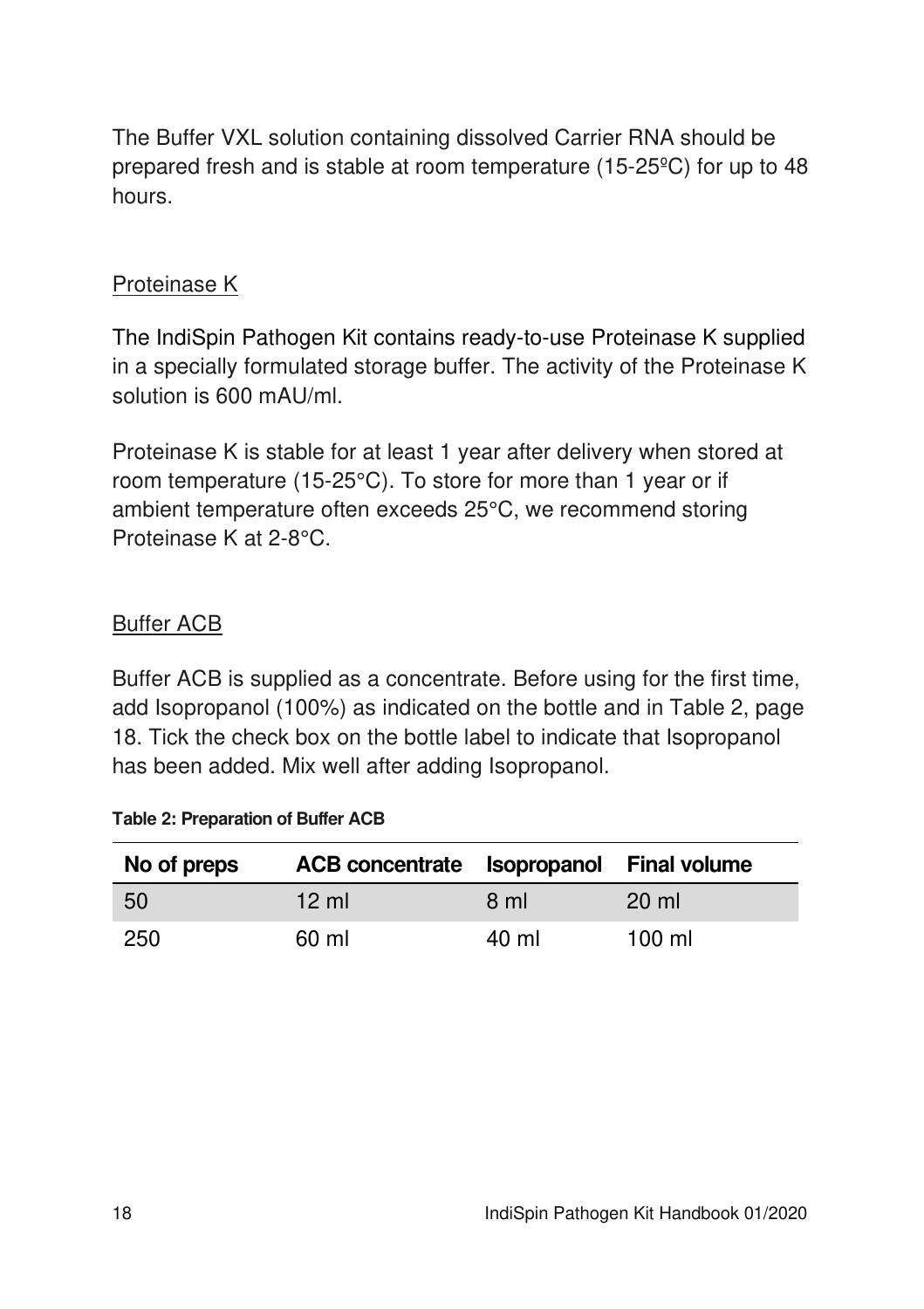### Buffer AW1

Buffer AW1 is supplied as a concentrate. Before using for the first time, add Ethanol (96-100%) as indicated on the bottle and in Table 3, page 19. Tick the check box on the bottle label to indicate that ethanol has been added. Reconstituted Buffer AW1 can be stored at room temperature

(15-25°C) for up to 1 year. Mix well after adding Ethanol.

| No of preps | <b>ACB concentrate Ethanol</b> |                  | <b>Final volume</b> |
|-------------|--------------------------------|------------------|---------------------|
| -50         | $19 \text{ ml}$                | $25 \text{ ml}$  | 44 ml               |
| 250         | 98 ml                          | $130 \mathrm{m}$ | 228 ml              |

#### **Table 3: Preparation of Buffer AW1**

#### Buffer AW2

Buffer AW2 is supplied as a concentrate. Before using for the first time add Ethanol (96-100%) as indicated on the bottle and in Table 4, page 19. Tick the check box on the bottle label to indicate that ethanol has been added. Mix well after adding Ethanol.

#### **Table 4: Preparation of Buffer AW2**

| No of preps | <b>ACB concentrate Ethanol</b> |        | <b>Final volume</b> |
|-------------|--------------------------------|--------|---------------------|
| 50          | $17 \text{ ml}$                | 40 ml  | 57 ml               |
| 250         | 81 ml                          | 190 ml | 271 ml              |

#### Handling Buffer AVE

Buffer AVE is RNase-free upon delivery. It contains sodium azide, an antimicrobial agent that prevents growth of RNase-producing organisms. However, as this buffer does not contain any RNasedegrading chemicals, it will not actively inhibit RNases introduced by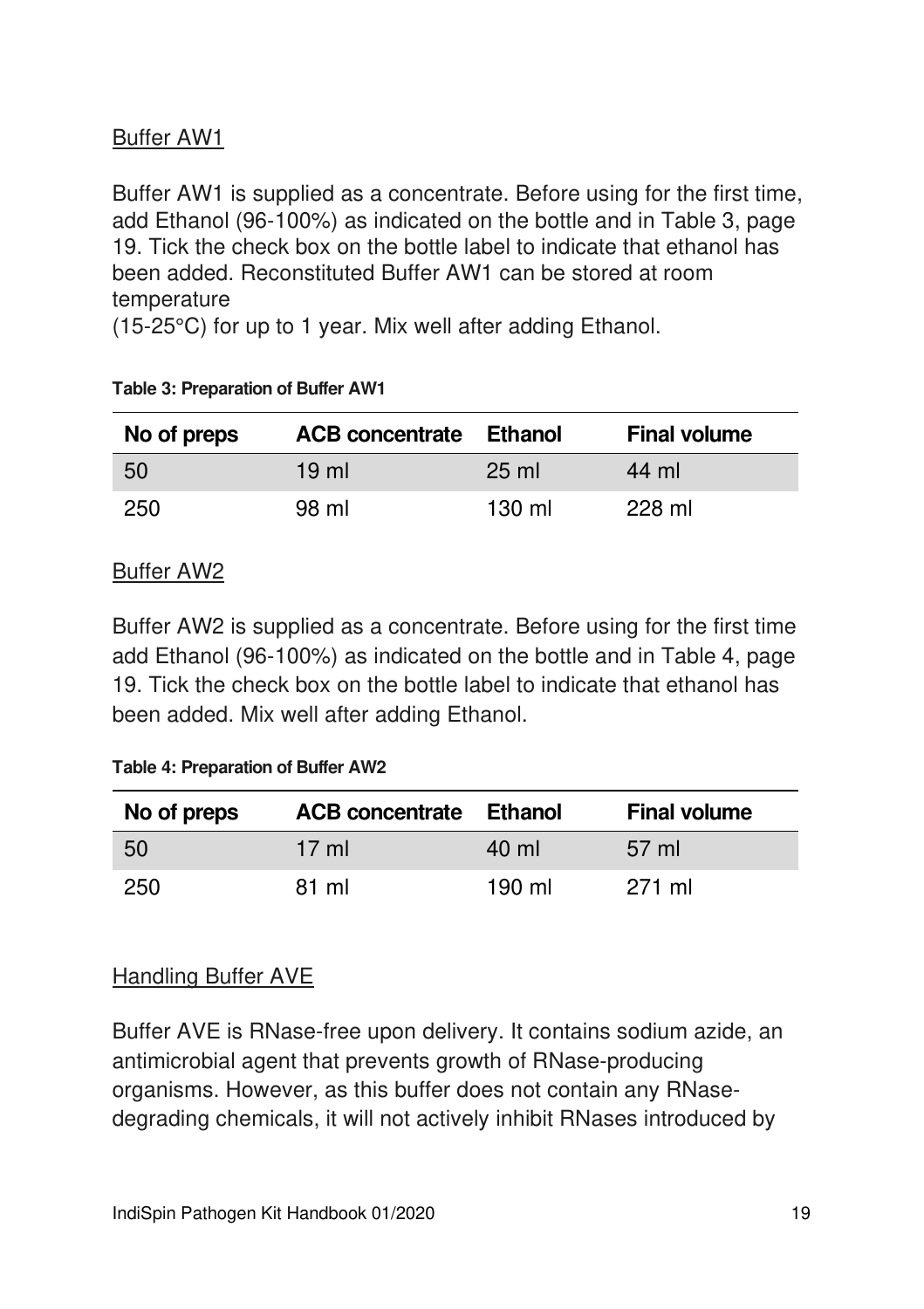inappropriate handling. When handling Buffer AVE, take extreme care to avoid contamination with RNases. Follow general precautions for working with RNA, such as frequent change of gloves and keeping tubes closed whenever possible.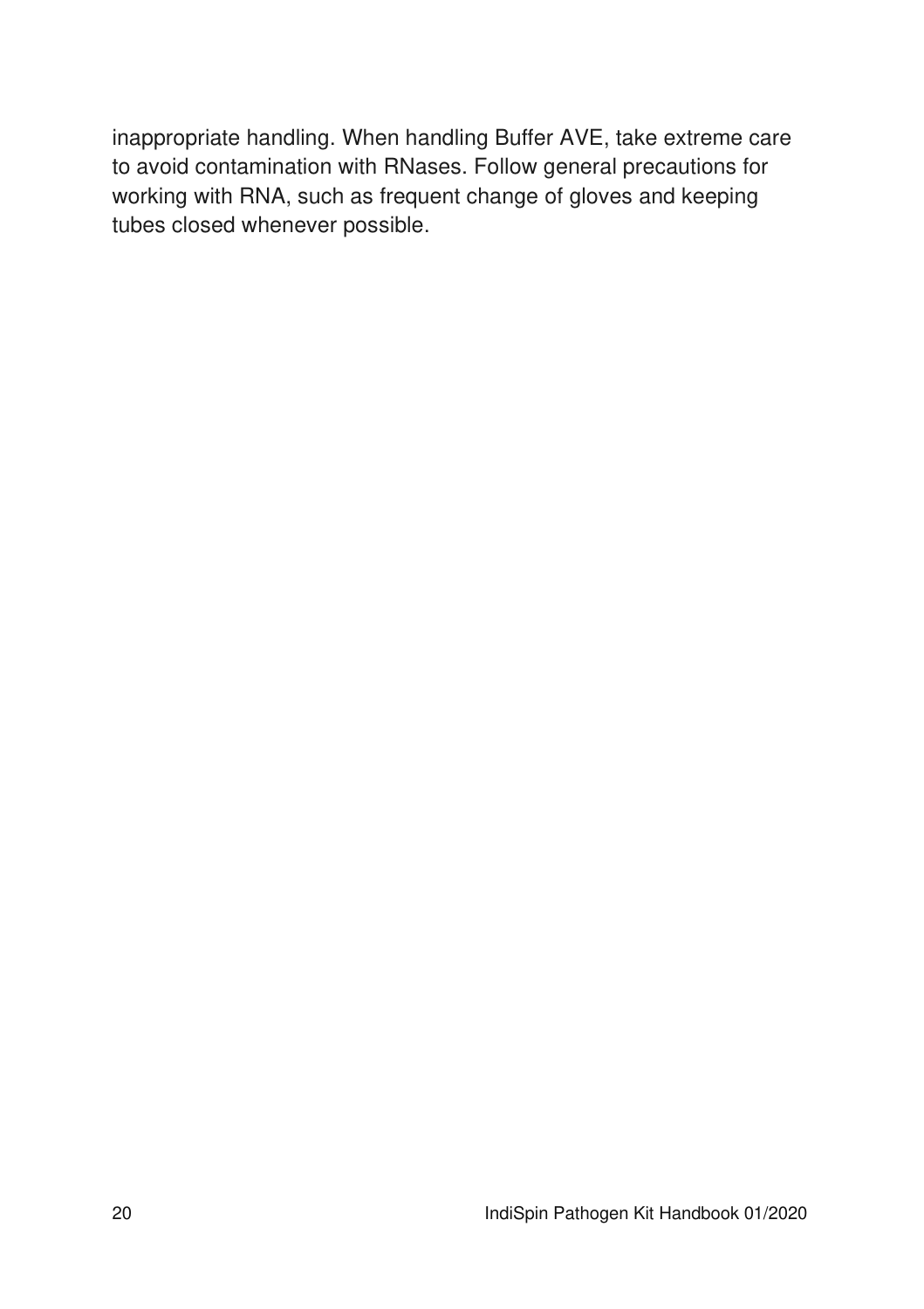## Protocol: Purification of pathogen nucleic acids from fluid samples

This protocol is for the purification of viral RNA and DNA, and the DNA of easy-to-lyse bacteria from fluid samples or pretreated tissue samples. The sample volume can be up to 200 µl.

### Important points before starting

- Before beginning the procedure, read "Important notes" (page 12).
- Check that Buffer ACB, Buffer AW1, Buffer AW2, and Carrier RNA have been prepared according to the instructions in "Preparing reagents" (page 17).
- Check that Buffer VXL or Buffer ACB does not contain a white precipitate. If necessary, incubate Buffer VXL or Buffer ACB for 30 minutes at 37°C with occasional shaking to dissolve precipitate.

## Things to do before starting

- If necessary, thaw and equilibrate samples at room temperature (15-25°C).
- If the volume of the sample is less than 200 μl, add PBS or 0.9% NaCl to a final volume of 200 μl.
- If necessary, prepare a mixture of Buffer VXL and Carrier RNA according to Table 5 on page 22, for use in step 3 of the procedure.

**Important**: Do not add Proteinase K directly to the Buffer VXL mixture! This can cause clogs or precipitates. Follow the procedure as described below (pipetting Proteinase K into the wells, followed by sample and then Buffer VXL/Carrier RNA mixture).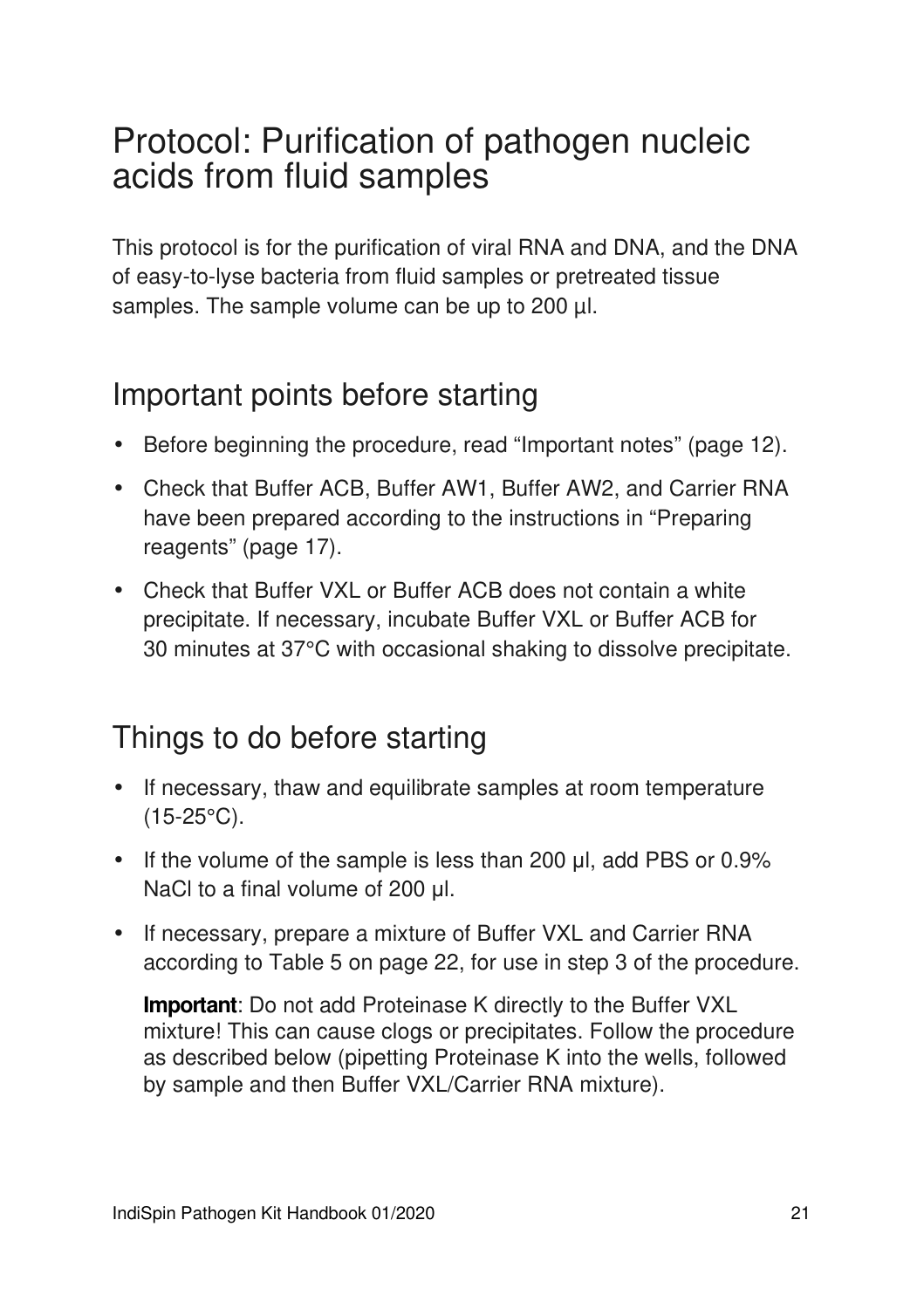**Note**: Prepare a volume of the Buffer VXL/Carrier RNA/Internal Control mixture that is 10% greater than that required for the total number of sample purifications to be performed.

| Reagent               | Number of samples * |           |          |
|-----------------------|---------------------|-----------|----------|
|                       |                     | 12        | 30       |
| <b>Buffer VXL</b>     | $100$ $\mu$         | $1.32$ ml | $3.3$ ml |
| Carrier RNA (1 µg/µl) | 1 ul                | 13 µl     | $33 \mu$ |

#### **Table 5: Buffer VXL mixture preparation**

\* The volume prepared is 110% of the required volume to compensate for pipetting error and possible evaporation. Excess buffer should be discarded.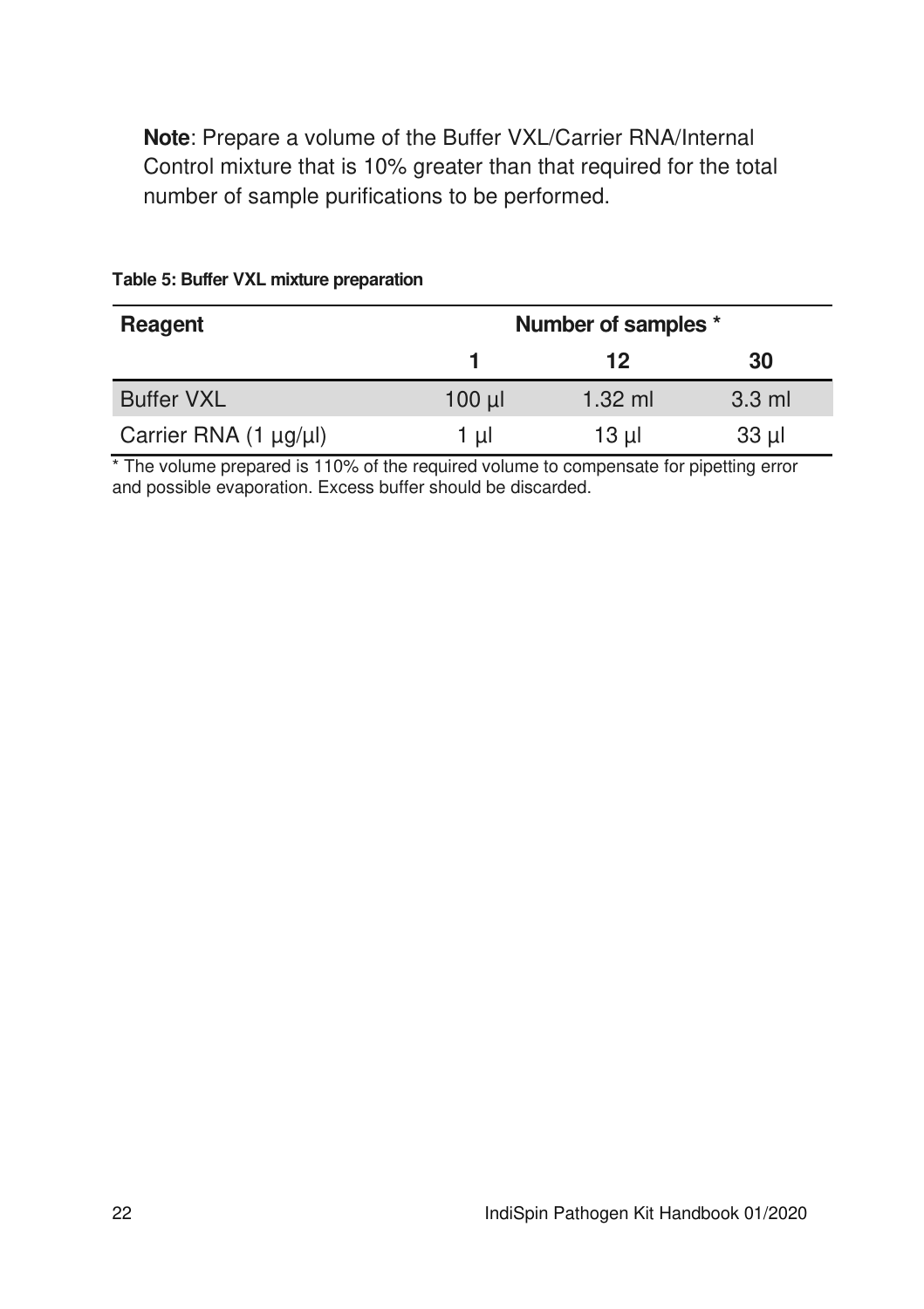## **Procedure**

- **1. Pipet 20 µl Proteinase K into a 2 ml microcentrifuge tube (not provided).**
- **2. Add 200 µl fluid sample to the Proteinase K.**

**Note:** If your sample volume is less than 200 ul, bring it to 200 ul by adding PBS or 0.9% NaCl.

#### **3. Add 100 µl Buffer VXL. Close the cap and mix by pulse-vortexing.**

To ensure sufficient lysis, thoroughly mix the sample and Buffer VXL to yield a homogenous solution. If using sample fluid containing Buffer ATL, e.g., after enzymatic digestion of tissue, precipitates may form. Precipitates can be dissolved by brief incubation at 56°C. However, they have no influence on subsequent protocol steps.

**Note**: If processing cell-free samples, ensure that 1 μg Carrier RNA is added per 100 μl of Buffer VXL before use. Do not add Carrier RNA if processing cell-rich samples, such as whole blood and tissue.

- **4. Incubate at 20-25°C for 15 min.**
- **5. Briefly centrifuge the 2 ml tube to remove drops from inside the lid.**
- **6. Add 350 µl Buffer ACB to the sample, close the cap, and mix thoroughly by pulse-vortexing.**

Ensure that Isopropanol was added to the Buffer ACB concentrate before first use.

- **7. Briefly centrifuge the 2 ml tube to remove drops from inside the lid.**
- **8. Transfer the lysate from step 7 to the IndiSpin Column placed in a 2 ml collection tube without wetting the rim. Close the cap, and centrifuge at 6000 x g (8000 rpm) for 1 min. Place the IndiSpin**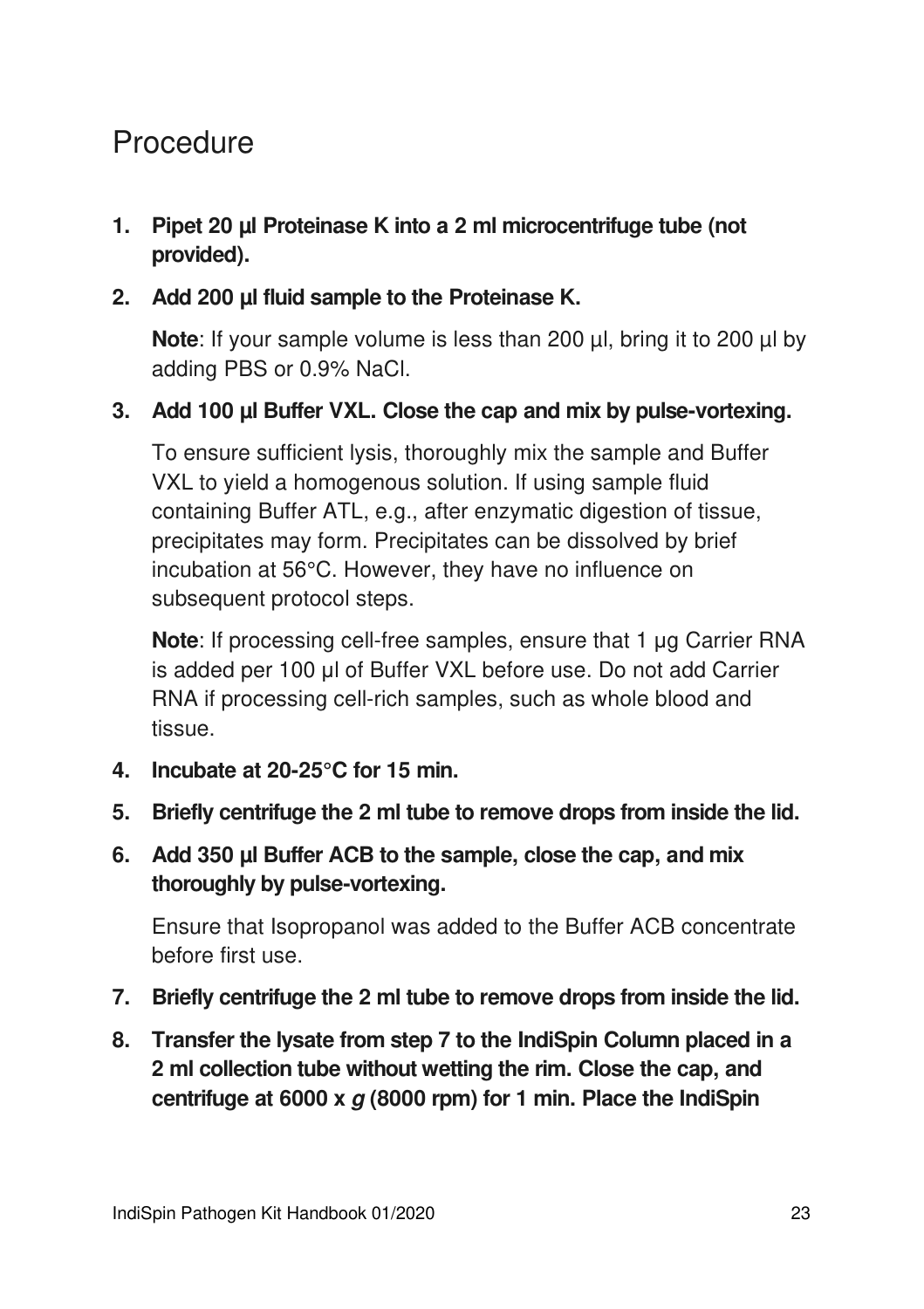### **Column into a clean 2 ml collection tube, and discard the collection tube containing the filtrate.**

If the lysate has not completely passed through the column after centrifugation, centrifuge again at a higher speed (up to  $20,000 \times q$ ; 14,000 rpm) until the IndiSpin Column is empty.

- **9. Open the IndiSpin Column, and add 600 µl Buffer AW1 without wetting the rim. Close the cap, and centrifuge at 6000 x g (8000 rpm) for 1 min. Place the IndiSpin Column into a clean 2 ml collection tube, and discard the collection tube containing the filtrate.**
- **10. Open the IndiSpin Column, and add 600 µl Buffer AW2 without wetting the rim. Close the cap, and centrifuge at 6000 x g (8000 rpm) for 1 min. Place the IndiSpin Column into a clean 2 ml collection tube, and discard the collection tube containing the filtrate.**
- **11. Centrifuge at full speed (20,000 x g; 14,000 rpm) for 2 min to dry the membrane.**
- **12. Place the IndiSpin Column in a clean 1.5 ml microcentrifuge tube (not provided), and discard the collection tube containing the filtrate. Open the IndiSpin Column, and add 50-150 µl Buffer AVE to the center of the membrane. Close the cap, and incubate at room temperature (15-25°C) for 1 min. Centrifuge at full speed (20,000 x g; 14,000 rpm) for 1 min.**

**Important:** Ensure that the elution buffer is equilibrated at room temperature. If elution is performed with a small volume (<75 μl), the elution buffer must be dispensed onto the center of the membrane for complete elution of bound RNA and DNA. Elution volume is flexible and can be adapted according to requirements of the downstream application.

To reduce noise, the centrifugation speed for elution can be set to 6000 x  $g$ . If this is done, the recovered eluate volume will be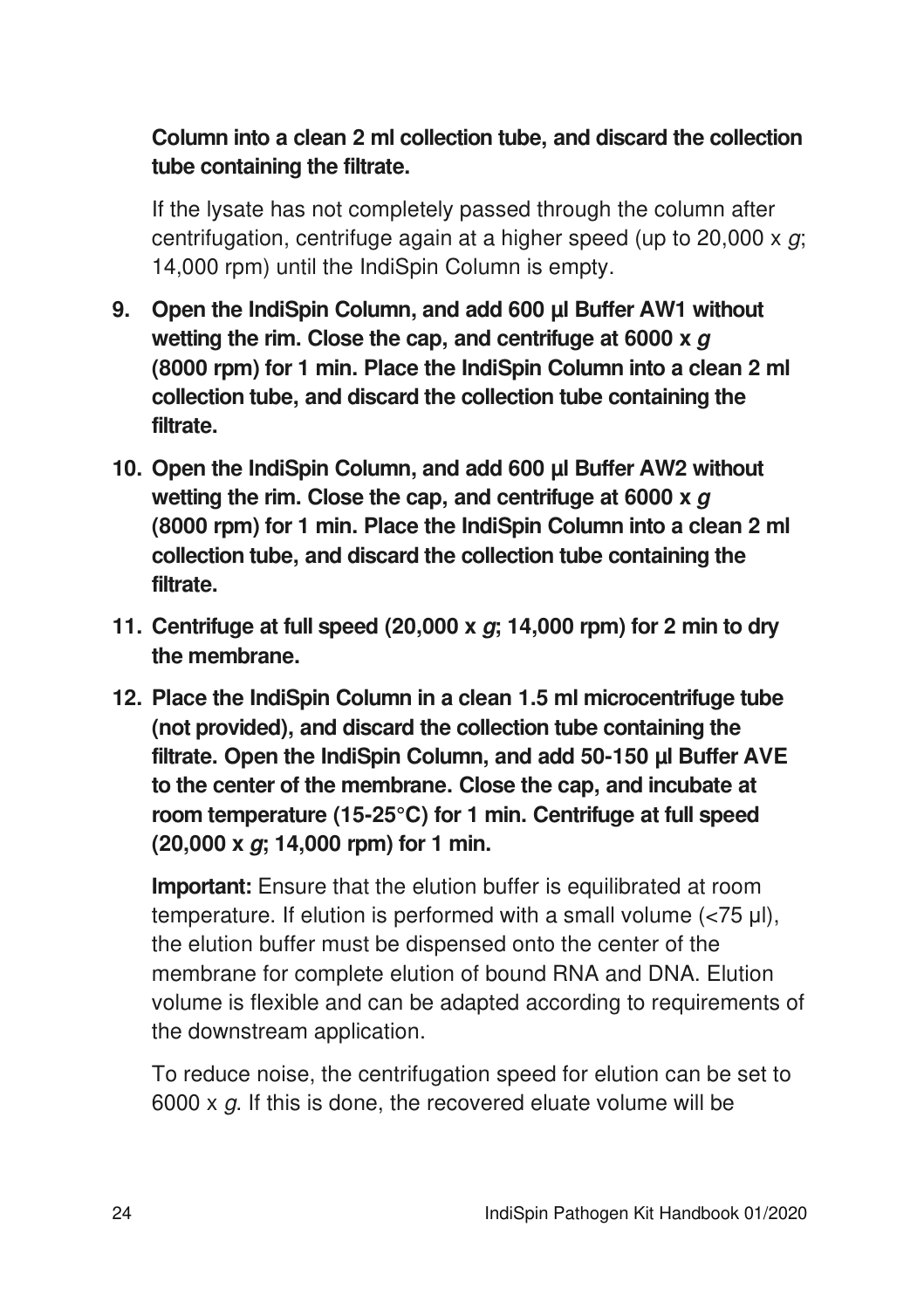approximately 5 μl less than elution buffer volume applied onto the column.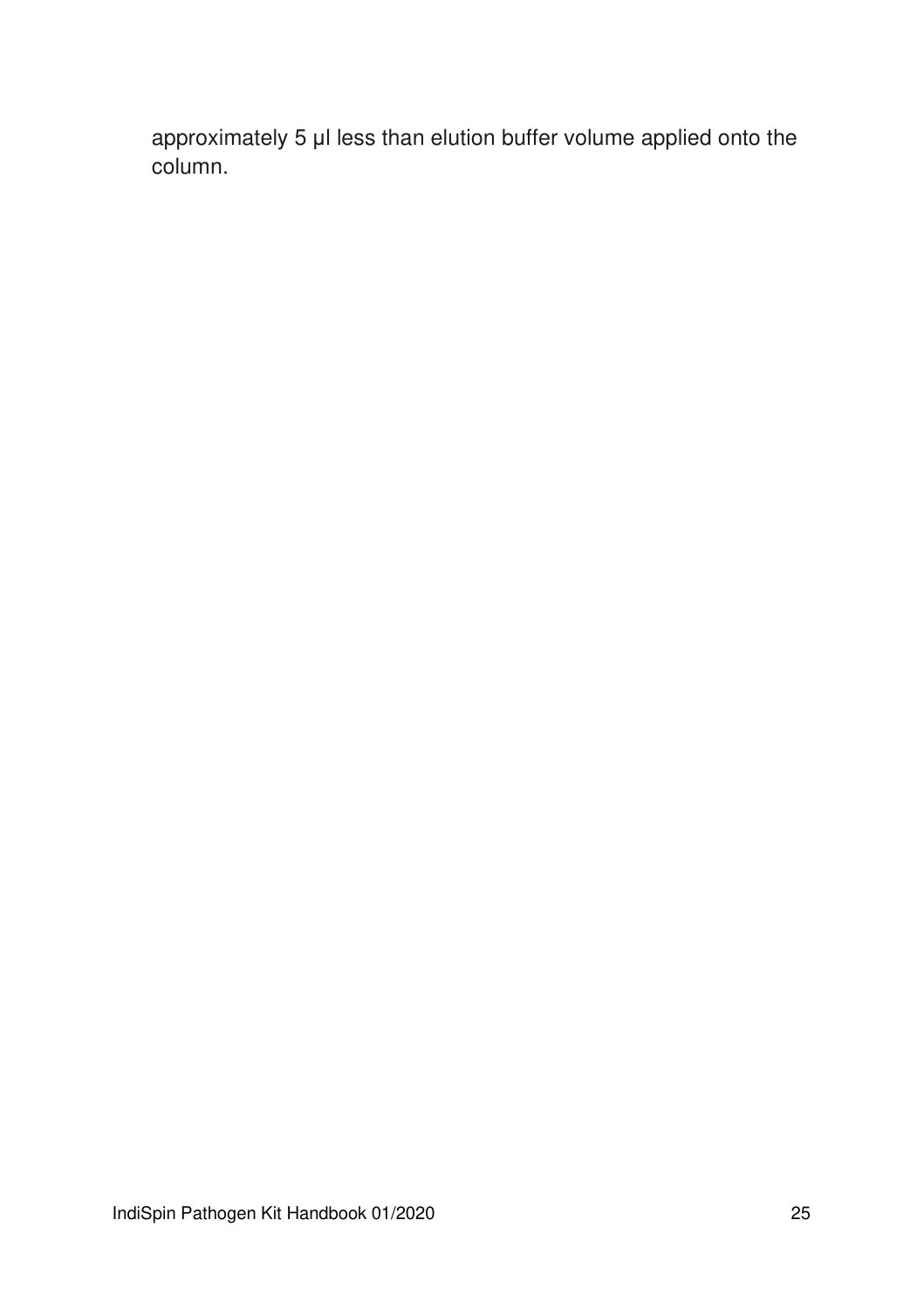## Troubleshooting guide

This troubleshooting guide may be helpful in solving any problems that may arise.

For more information or help please contact INDICAL Support at **support@indical.com**.

|                |                                                                    | <b>Comments and suggestions</b>                                                                                                                                                                                                                                                                                                                                                                |  |  |  |  |
|----------------|--------------------------------------------------------------------|------------------------------------------------------------------------------------------------------------------------------------------------------------------------------------------------------------------------------------------------------------------------------------------------------------------------------------------------------------------------------------------------|--|--|--|--|
|                | Little or no pathogen DNA or RNA in the eluate                     |                                                                                                                                                                                                                                                                                                                                                                                                |  |  |  |  |
| 1              | Buffer ACB prepared<br>incorrectly                                 | Check that Buffer ACB concentrate was diluted with<br>the correct volume of Isopropanol, as indicated on<br>the bottle. Use 100% Isopropanol. Repeat the<br>purification protocol with new samples.                                                                                                                                                                                            |  |  |  |  |
| $\overline{2}$ | Buffer AW1 or Buffer AW2<br>prepared incorrectly                   | Check that Buffer AW or Buffer AW2 concentrate<br>was diluted with the correct volume of 96-100%<br>ethanol, as indicated on the bottle. Do not use<br>denatured alcohol, which contains other substances<br>such as methanol or methylethylketone. Repeat the<br>purification protocol with new samples.                                                                                      |  |  |  |  |
| 3              | Insufficient sample lysis                                          | Proteinase K was stored at elevated temperatures<br>for too long. Repeat the purification procedure using<br>new samples and fresh Proteinase K (see storage<br>recommendations on page 4).<br>For some DNA viruses and bacteria, heated lysis<br>may improve lysis efficiency. In this case, mix the<br>samples thoroughly after addition of Proteinase K<br>and incubate for 15 min at 70°C. |  |  |  |  |
| 4              | IndiSpin Column not<br>incubated with Buffer AVE<br>before elution | After addition of Buffer AVE, the IndiSpin Column<br>should be incubated at room temperature (15-25°C)<br>for 1 min.                                                                                                                                                                                                                                                                           |  |  |  |  |
| 5              | Carrier RNA not added to<br><b>Buffer VXI</b>                      | For samples containing a low number of cells, not<br>using Carrier RNA may decrease the recovery of<br>pathogen nucleic acids. For these samples,<br>reconstitute Carrier RNA in Buffer AVE and add<br>reconstituted Carrier RNA too Buffer VXL as                                                                                                                                             |  |  |  |  |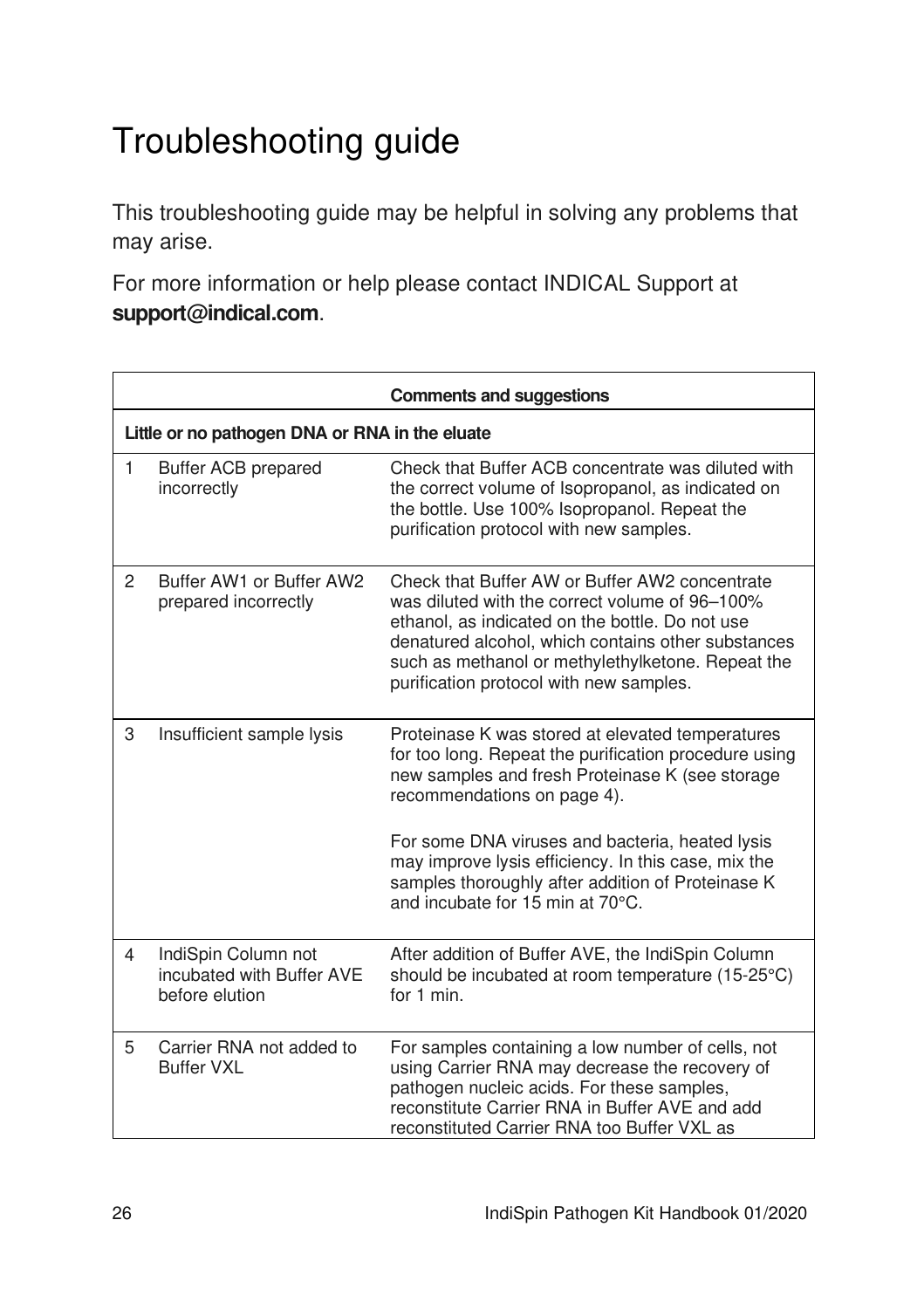|                |                                                                       | described on page 22. Repeat the purification<br>procedure with new samples.                                                                                                                                                                                                                                                                                                                                                     |
|----------------|-----------------------------------------------------------------------|----------------------------------------------------------------------------------------------------------------------------------------------------------------------------------------------------------------------------------------------------------------------------------------------------------------------------------------------------------------------------------------------------------------------------------|
| 6              | Degraded Carrier RNA                                                  | Carrier RNA reconstituted in Buffer AVE was not<br>stored at -30 to -15°C or underwent multiple freeze-<br>thaw cycles. Alternatively, Buffer VXL/Carrier RNS<br>mixture was stored for more than 48 h at 2-8°C.<br>Prepare a new tube of Carrier RNA dissolved in<br>Buffer AVE. Repeat the purification procedure with<br>new samples.                                                                                         |
| $\overline{7}$ | <b>Buffer VXL/Carrier RNA</b><br>mixture mixed<br>insufficiently      | Mix well by pipetting with a large pipette.                                                                                                                                                                                                                                                                                                                                                                                      |
| 8              | RNase contamination in<br><b>Buffer AVE</b>                           | If tubes containing Buffer AVE are accessed<br>repeatedly, be careful to not introduce RNases<br>which can degrade viral RNA. In case of RNase<br>contamination, replace the open vial of Buffer AVE<br>with a new vial. Repeat the purification procedure<br>with new samples.                                                                                                                                                  |
| 9              | Nucleic acids in samples<br>already degraded prior to<br>purification | Samples were freeze-thawed more than once or<br>stored at room temperature (15-25°C) for too long.<br>Always use fresh samples or samples thawed only<br>once. Repeat the purification protocol with new<br>samples.                                                                                                                                                                                                             |
|                |                                                                       | DNA or RNA does not perform well in downstream applications                                                                                                                                                                                                                                                                                                                                                                      |
| 1              | Little or no DNA or RNA in<br>the eluate                              | See "Little or no pathogen DNA or RNA in the<br>eluate" (above) for possible reasons.                                                                                                                                                                                                                                                                                                                                            |
| $\overline{c}$ | Excessive eluate in the<br>amplification reaction                     | Some sample types may contain high amounts of<br>background nucleic acids (e.g., animal whole blood,<br>tissue) or PCR inhibiting substances (feces). High<br>amounts of background nucleic acids may inhibit<br>amplification reactions, and removal of inhibitors<br>might not be complete without special treatment.<br>Reduce the amount of sample input or/and the<br>amount of eluate added to the amplification reaction. |
| 3              | Excessive Carrier RNA in<br>the eluate                                | Determine the maximum amount of Carrier RNA<br>suitable for your amplification reaction. Adjust the                                                                                                                                                                                                                                                                                                                              |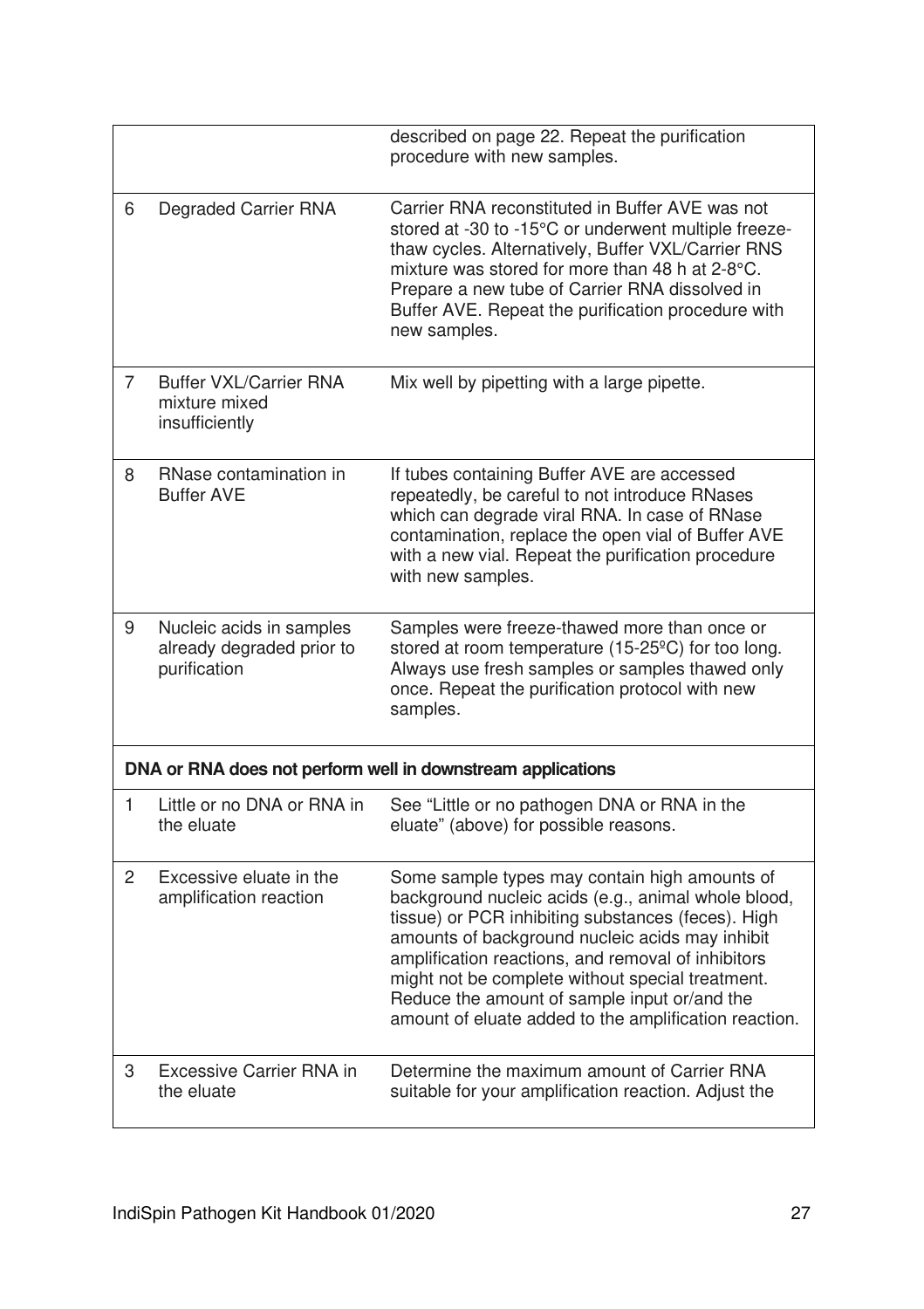|                |                                                                                                          | concentration of Carrier RNA solution added to the<br>Buffer VXL accordingly.                                                                                                                                                                                                                    |
|----------------|----------------------------------------------------------------------------------------------------------|--------------------------------------------------------------------------------------------------------------------------------------------------------------------------------------------------------------------------------------------------------------------------------------------------|
| 4              | Performance of purified<br>nucleic acids in assays<br>varies with aging of<br>reconstituted wash buffers | Salt and ethanol components of Buffer AW1 or<br>Buffer AW2 may have separated out after being left<br>for a ling period between preparation. Always mix<br>buffers thoroughly before each preparation.                                                                                           |
| 5              | Residual ethanol in the<br>eluate                                                                        | Use the drying step (step 11) in the protocol:<br>"Purification of pathogen nucleic acids from fluid<br>samples" (page 24).                                                                                                                                                                      |
|                | <b>Precipitate in buffers</b>                                                                            |                                                                                                                                                                                                                                                                                                  |
| 1              | Precipitate in Buffer VXL<br>or Buffer ACB                                                               | Precipitate may form after storage at low<br>temperature or prolonged storage. To dissolve<br>precipitate, incubate Buffer VXL or ACB for 30 min at<br>37°C, with occasional shaking.                                                                                                            |
| $\overline{2}$ | Precipitate in<br>sample-Buffer VXL<br>mixture                                                           | If using sample fluid containing Buffer ATL, e.g.,<br>after enzymatic digestion of tissue, precipitate may<br>form after addition of Buffer VXL to the sample. The<br>precipitate does not influence subsequent protocol<br>steps and can be dissolved by brief incubation at<br>$56^{\circ}$ C. |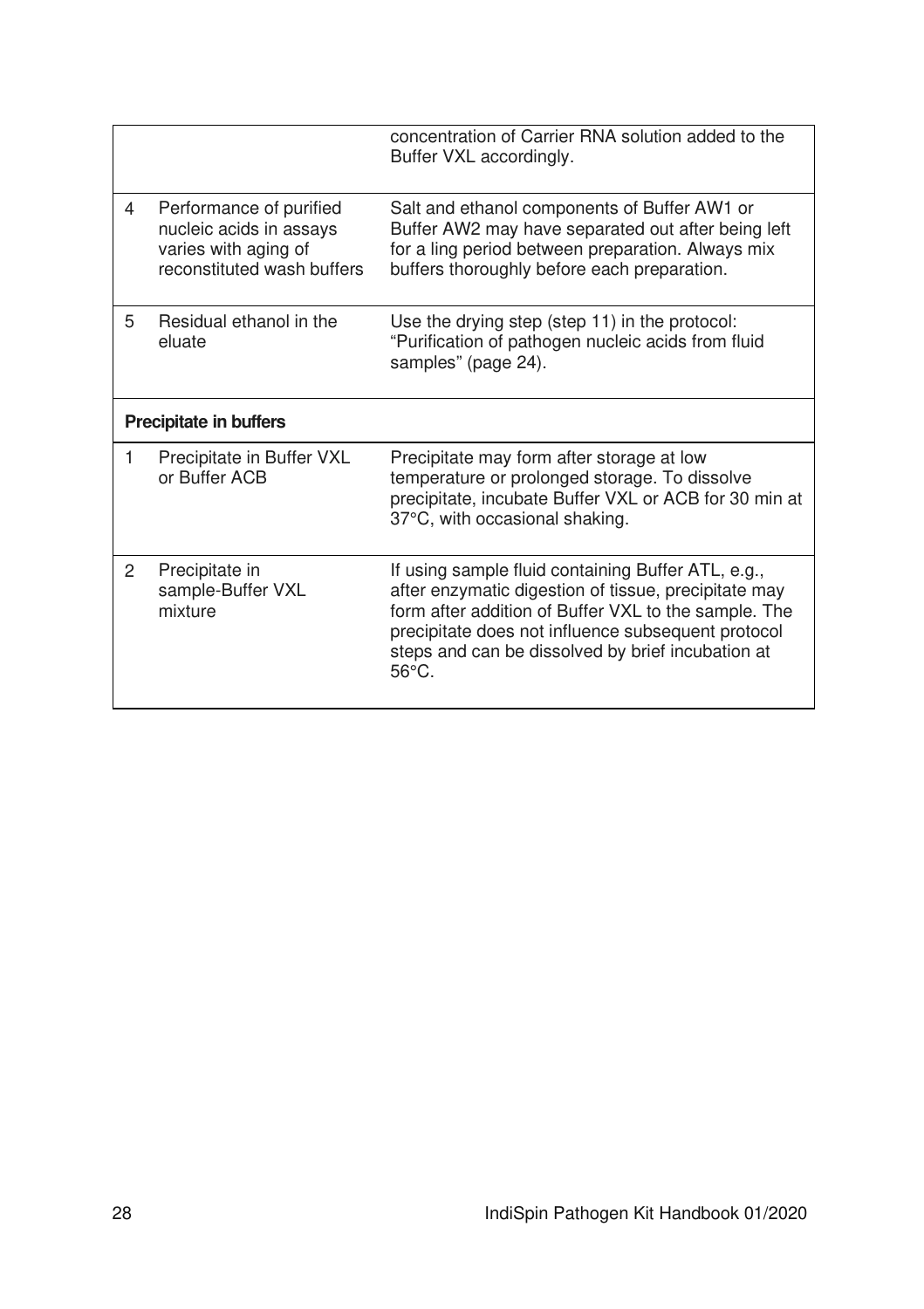## Order information

| <b>Product name</b>                                                          | Cat. no. |
|------------------------------------------------------------------------------|----------|
| IndiSpin Pathogen Kit (50)<br>formerly QIAamp cador Pathogen Mini Kit (50)   | SP54104  |
| IndiSpin Pathogen Kit (250)<br>formerly QIAamp cador Pathogen Mini Kit (250) | SP54106  |
| intype IC-DNA                                                                | IC289980 |
| intype IC-RNA                                                                | IC289970 |

INDICAL offers a broad range of ready-to-use pathogen specific ELISA kits, qPCR/ RT-qPCR assays and reagents.

To optimize your workflow, and to handle your sample and throughput needs, INDICAL additionally offers instruments and kits for the efficient extraction of nucleic acids from a variety of sample types.

Visit **www.indical.com** for more information about bactotype, cador, cattletype, flocktype, IndiMag, IndiSpin, intype, pigtype and virotype products.

For up-to-date licensing information and product-specific disclaimers, see the respective INDICAL product handbook or user manual.